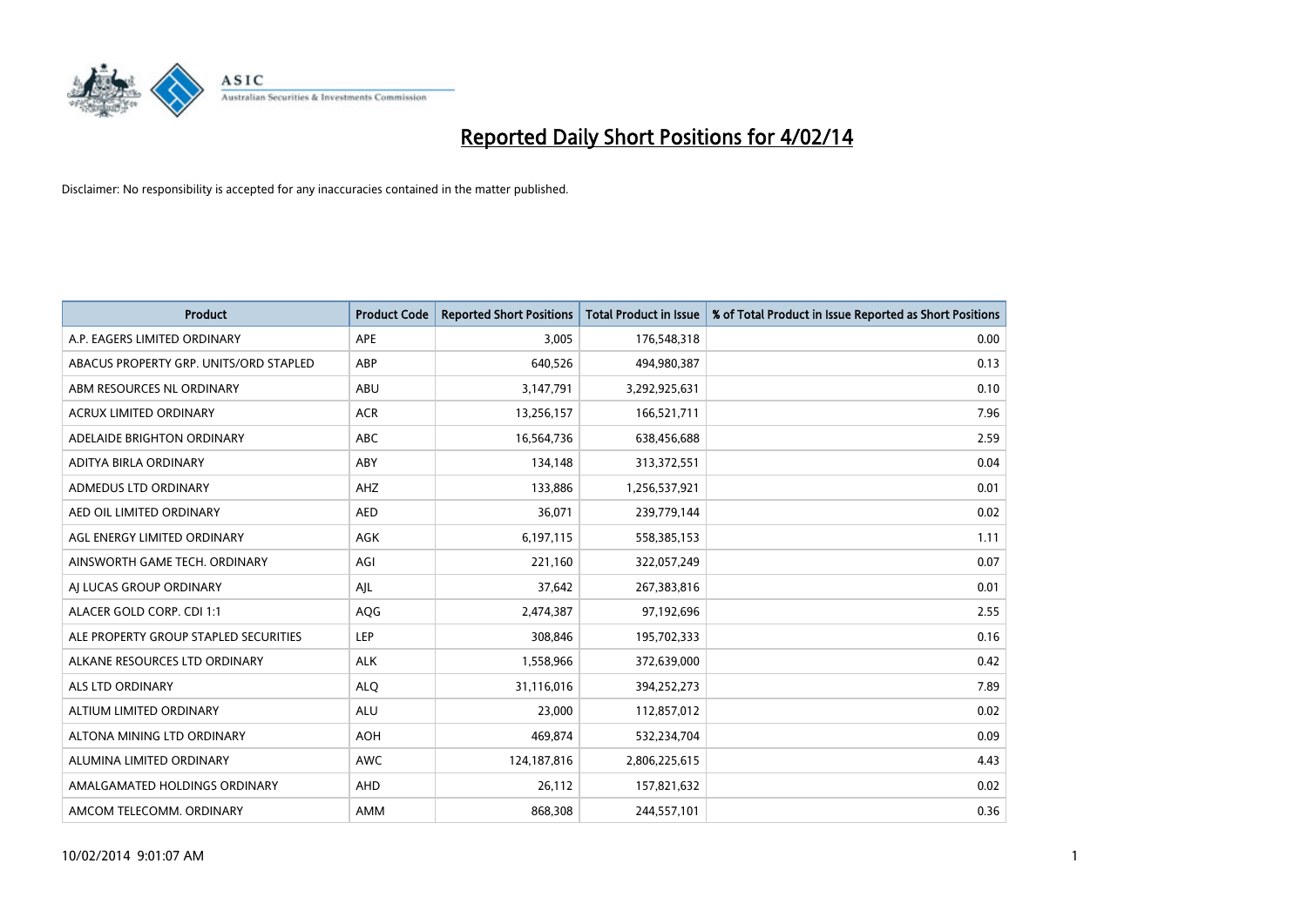

| <b>Product</b>                            | <b>Product Code</b> | <b>Reported Short Positions</b> | <b>Total Product in Issue</b> | % of Total Product in Issue Reported as Short Positions |
|-------------------------------------------|---------------------|---------------------------------|-------------------------------|---------------------------------------------------------|
| AMCOR LIMITED ORDINARY                    | <b>AMC</b>          | 4,998,556                       | 1,206,684,923                 | 0.41                                                    |
| AMP LIMITED ORDINARY                      | AMP                 | 34,924,682                      | 2,957,737,964                 | 1.18                                                    |
| ANSELL LIMITED ORDINARY                   | <b>ANN</b>          | 2,964,994                       | 152,762,142                   | 1.94                                                    |
| ANTARES ENERGY LTD ORDINARY               | <b>AZZ</b>          | 154,554                         | 255,000,000                   | 0.06                                                    |
| ANZ BANKING GRP LTD ORDINARY              | ANZ                 | 5,351,306                       | 2,744,102,108                 | 0.20                                                    |
| APA GROUP STAPLED SECURITIES              | <b>APA</b>          | 20,647,711                      | 835,750,807                   | 2.47                                                    |
| APN NEWS & MEDIA ORDINARY                 | <b>APN</b>          | 16,375,492                      | 661,526,586                   | 2.48                                                    |
| AQUARIUS PLATINUM. ORDINARY               | <b>AOP</b>          | 6,049,219                       | 487,782,536                   | 1.24                                                    |
| AQUILA RESOURCES ORDINARY                 | <b>AQA</b>          | 13,586,665                      | 411,804,442                   | 3.30                                                    |
| ARAFURA RESOURCE LTD ORDINARY             | ARU                 | 46,367                          | 441,270,644                   | 0.01                                                    |
| ARB CORPORATION ORDINARY                  | ARP                 | 1,694,453                       | 72,481,302                    | 2.34                                                    |
| ARDENT LEISURE GROUP STAPLED SECURITIES   | AAD                 | 2,218,490                       | 405,055,708                   | 0.55                                                    |
| ARENA REIT. ORDINARY UNITS                | ARF                 | 24,091                          | 211,495,653                   | 0.01                                                    |
| ARISTOCRAT LEISURE ORDINARY               | ALL                 | 7,862,157                       | 551,418,047                   | 1.43                                                    |
| ARRIUM LTD ORDINARY                       | ARI                 | 22,595,956                      | 1,361,469,008                 | 1.66                                                    |
| ASCIANO LIMITED ORDINARY                  | <b>AIO</b>          | 6,675,752                       | 975,385,664                   | 0.68                                                    |
| ASG GROUP LIMITED ORDINARY                | ASZ                 | 845,928                         | 206,720,839                   | 0.41                                                    |
| ASPEN GROUP ORD/UNITS STAPLED             | <b>APZ</b>          | 71,564                          | 119,946,366                   | 0.06                                                    |
| ASTRO JAP PROP GROUP STAPLED US PROHIBIT. | AJA                 | 13,760                          | 67,211,752                    | 0.02                                                    |
| ASX LIMITED ORDINARY                      | ASX                 | 3,361,493                       | 193,595,162                   | 1.74                                                    |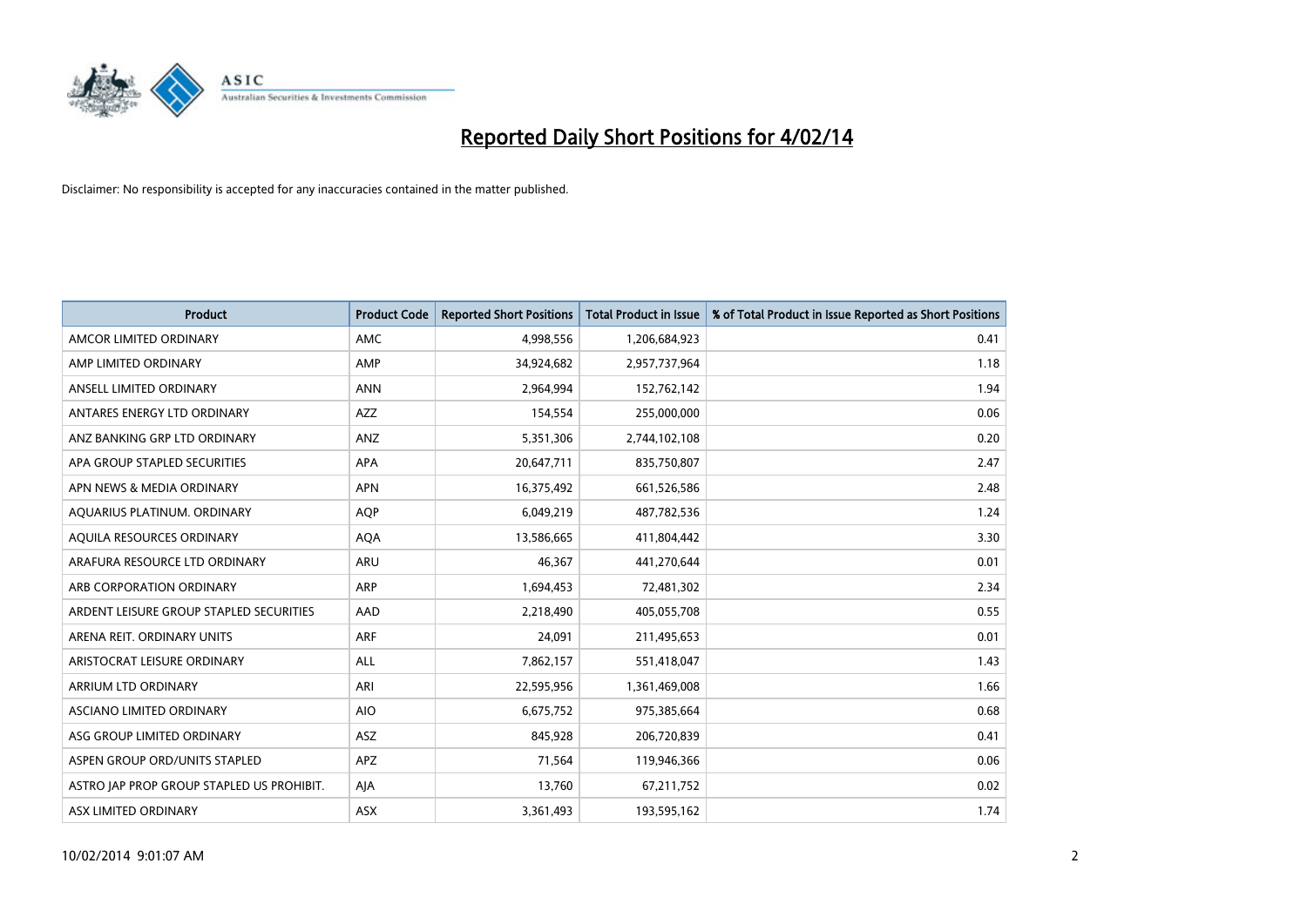

| <b>Product</b>                       | <b>Product Code</b> | <b>Reported Short Positions</b> | <b>Total Product in Issue</b> | % of Total Product in Issue Reported as Short Positions |
|--------------------------------------|---------------------|---------------------------------|-------------------------------|---------------------------------------------------------|
| ATLAS IRON LIMITED ORDINARY          | AGO                 | 74,146,004                      | 915,496,158                   | 8.10                                                    |
| ATRUM COAL NL ORDINARY               | ATU                 | 71,431                          | 76,205,842                    | 0.09                                                    |
| AUCKLAND INTERNATION ORDINARY        | <b>AIA</b>          | 46,293                          | 1,322,564,489                 | 0.00                                                    |
| AURIZON HOLDINGS LTD ORDINARY        | AZJ                 | 17,788,151                      | 2,137,284,503                 | 0.83                                                    |
| <b>AURORA OIL &amp; GAS ORDINARY</b> | <b>AUT</b>          | 7,506,903                       | 448,785,778                   | 1.67                                                    |
| AUSDRILL LIMITED ORDINARY            | <b>ASL</b>          | 23,562,833                      | 312,277,224                   | 7.55                                                    |
| AUSENCO LIMITED ORDINARY             | AAX                 | 1,483,058                       | 168,449,799                   | 0.88                                                    |
| AUSTAL LIMITED ORDINARY              | ASB                 | 471,333                         | 346,379,377                   | 0.14                                                    |
| AUSTBROKERS HOLDINGS ORDINARY        | <b>AUB</b>          | 966                             | 59,642,171                    | 0.00                                                    |
| AUSTEX OIL LIMITED ORDINARY          | <b>AOK</b>          | 541,687                         | 437,028,566                   | 0.12                                                    |
| AUSTIN ENGINEERING ORDINARY          | ANG                 | 403,957                         | 82,539,403                    | 0.49                                                    |
| AUSTRALAND PROPERTY STAPLED SECURITY | <b>ALZ</b>          | 3,017,492                       | 578,324,670                   | 0.52                                                    |
| AUSTRALIAN AGRICULT. ORDINARY        | AAC                 | 4,048,320                       | 532,294,404                   | 0.76                                                    |
| AUSTRALIAN FOUNDAT, ORDINARY         | AFI                 | 1,160                           | 1,042,757,713                 | 0.00                                                    |
| AUSTRALIAN INFR LTD ORDINARY         | <b>AIX</b>          | 23,608                          | 620,733,944                   | 0.00                                                    |
| AUSTRALIAN PHARM. ORDINARY           | API                 | 9,868,451                       | 488,115,883                   | 2.02                                                    |
| AUTOMOTIVE HOLDINGS ORDINARY         | AHE                 | 557,304                         | 260,579,682                   | 0.21                                                    |
| AVEO GROUP STAPLED SECURITIES        | <b>AOG</b>          | 11,094,243                      | 500,111,460                   | 2.22                                                    |
| AVIENNINGS LIMITED ORDINARY          | <b>AVI</b>          | 69,999                          | 384,423,851                   | 0.02                                                    |
| AWE LIMITED ORDINARY                 | <b>AWE</b>          | 1,663,643                       | 522,696,385                   | 0.32                                                    |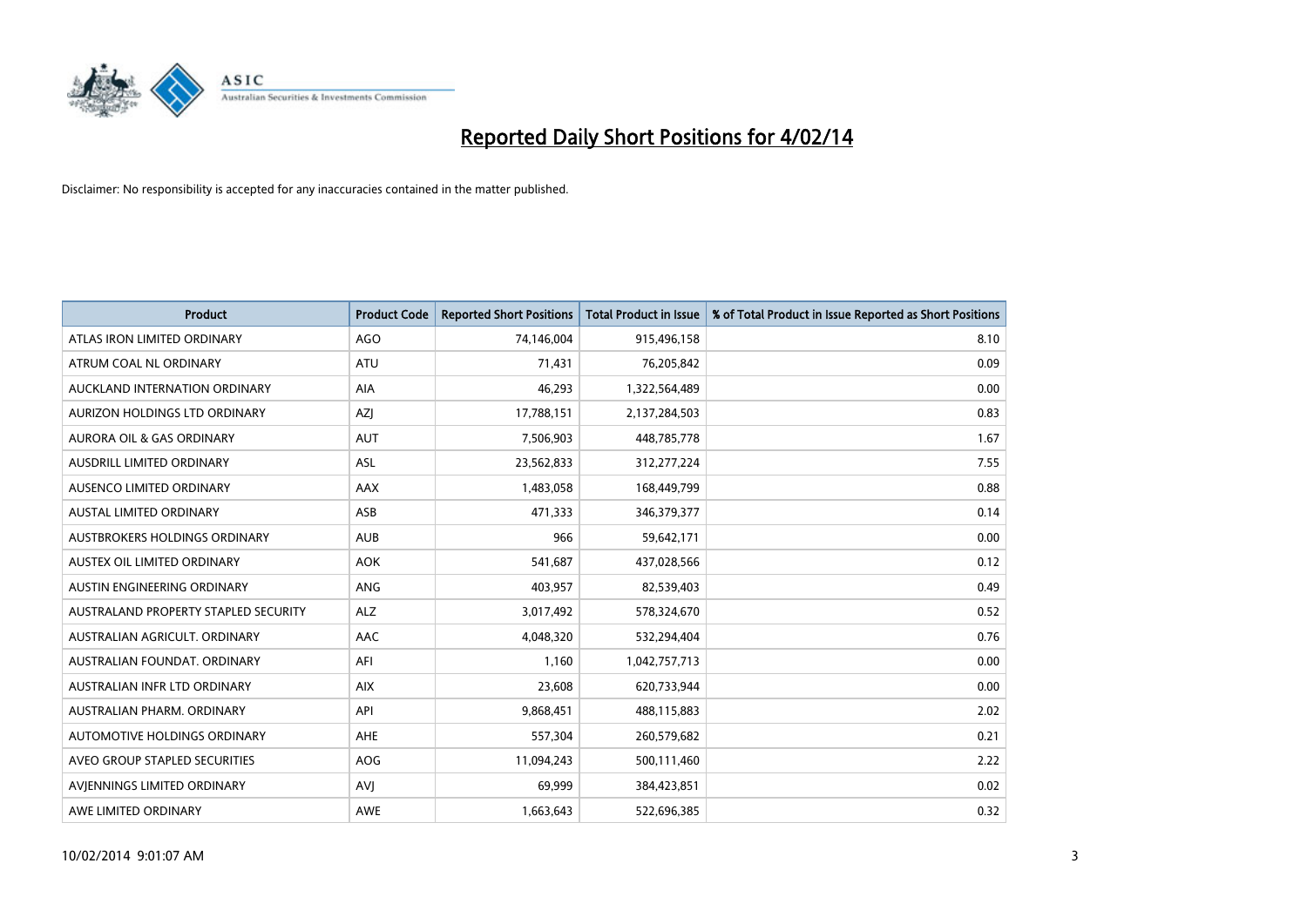

| <b>Product</b>                         | <b>Product Code</b> | <b>Reported Short Positions</b> | <b>Total Product in Issue</b> | % of Total Product in Issue Reported as Short Positions |
|----------------------------------------|---------------------|---------------------------------|-------------------------------|---------------------------------------------------------|
| <b>AZONTO PET LTD ORDINARY</b>         | APY                 | 41                              | 1,155,765,100                 | 0.00                                                    |
| BANDANNA ENERGY ORDINARY               | <b>BND</b>          | 21,709,547                      | 528,481,199                   | 4.11                                                    |
| BANK OF QUEENSLAND. ORDINARY           | <b>BOQ</b>          | 3,558,620                       | 322,566,581                   | 1.10                                                    |
| <b>BANNERMAN RESOURCES ORDINARY</b>    | <b>BMN</b>          | 391,619                         | 322,885,298                   | 0.12                                                    |
| <b>BASE RES LIMITED ORDINARY</b>       | <b>BSE</b>          | 6,789,998                       | 561,840,029                   | 1.21                                                    |
| <b>BATHURST RES LTD. ORDINARY</b>      | <b>BRL</b>          | 19,168,744                      | 821,457,725                   | 2.33                                                    |
| <b>BC IRON LIMITED ORDINARY</b>        | <b>BCI</b>          | 333,056                         | 123,928,630                   | 0.27                                                    |
| BEACH ENERGY LIMITED ORDINARY          | <b>BPT</b>          | 18,703,258                      | 1,278,348,742                 | 1.46                                                    |
| BEADELL RESOURCE LTD ORDINARY          | <b>BDR</b>          | 38,362,564                      | 790,727,280                   | 4.85                                                    |
| <b>BEGA CHEESE LTD ORDINARY</b>        | <b>BGA</b>          | 232,992                         | 152,245,802                   | 0.15                                                    |
| BENDIGO AND ADELAIDE ORDINARY          | <b>BEN</b>          | 11,644,281                      | 409,994,759                   | 2.84                                                    |
| BENTHAM IMF LTD ORDINARY               | <b>IMF</b>          | 3,294,653                       | 164,380,143                   | 2.00                                                    |
| BERKELEY RESOURCES ORDINARY            | <b>BKY</b>          | 31,344                          | 180,361,323                   | 0.02                                                    |
| BETASHARES ASX RES ETF UNITS           | <b>ORE</b>          | 809,000                         | 3,020,814                     | 26.78                                                   |
| <b>BHP BILLITON LIMITED ORDINARY</b>   | <b>BHP</b>          | 6,831,152                       | 3,211,691,105                 | 0.21                                                    |
| <b>BILLABONG ORDINARY</b>              | <b>BBG</b>          | 11,685,353                      | 480,730,006                   | 2.43                                                    |
| BLACKMORES LIMITED ORDINARY            | <b>BKL</b>          | 13,877                          | 17,046,024                    | 0.08                                                    |
| BLACKTHORN RESOURCES ORD US PROHIBITED | <b>BTR</b>          | 638,023                         | 164,285,950                   | 0.39                                                    |
| <b>BLUESCOPE STEEL LTD ORDINARY</b>    | <b>BSL</b>          | 5,866,130                       | 558,733,728                   | 1.05                                                    |
| <b>BOART LONGYEAR ORDINARY</b>         | <b>BLY</b>          | 32,532,063                      | 461,163,412                   | 7.05                                                    |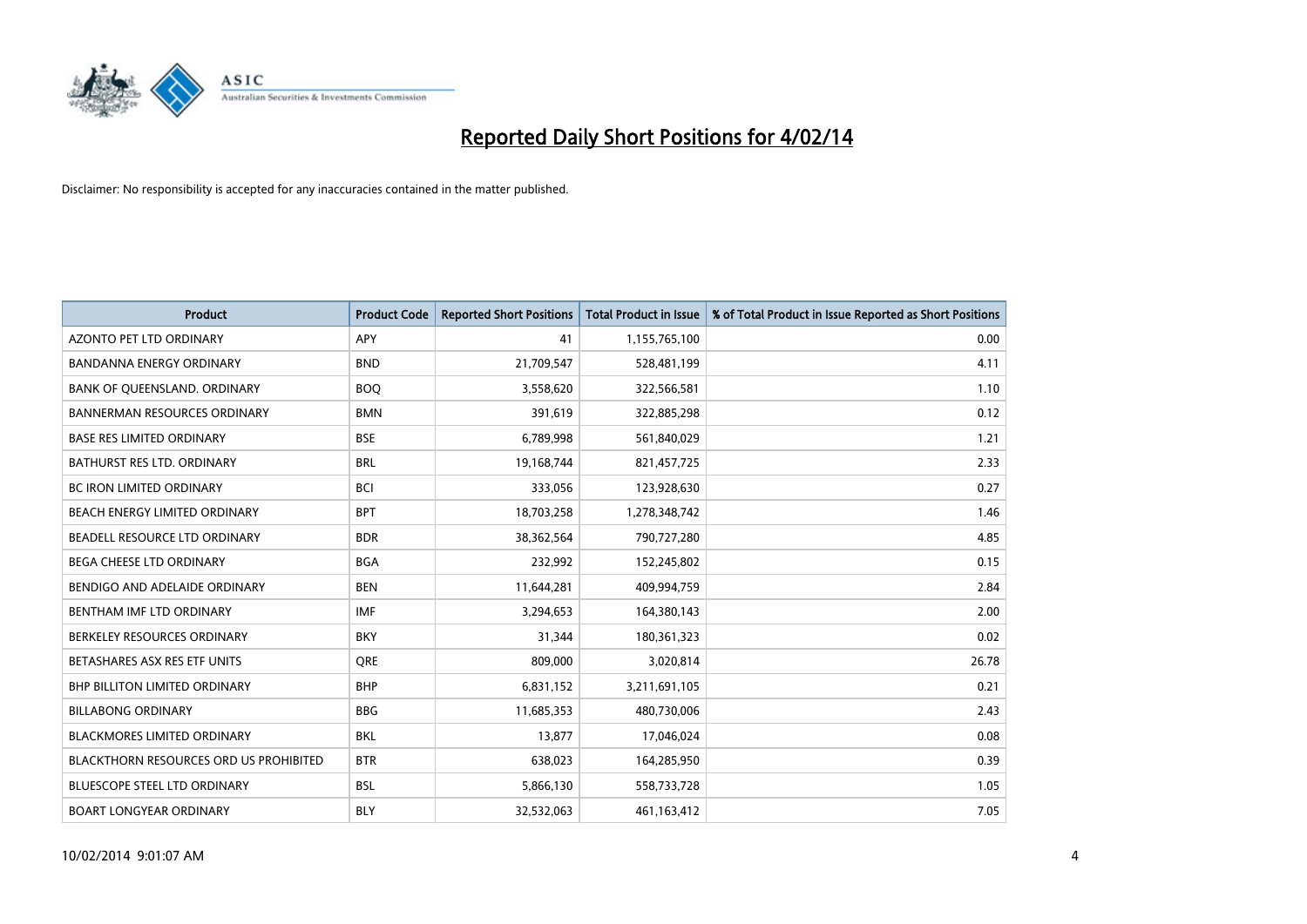

| <b>Product</b>                          | <b>Product Code</b> | <b>Reported Short Positions</b> | <b>Total Product in Issue</b> | % of Total Product in Issue Reported as Short Positions |
|-----------------------------------------|---------------------|---------------------------------|-------------------------------|---------------------------------------------------------|
| <b>BOOM LOGISTICS ORDINARY</b>          | <b>BOL</b>          | 249,999                         | 474,868,764                   | 0.05                                                    |
| <b>BORAL LIMITED, ORDINARY</b>          | <b>BLD</b>          | 41,335,960                      | 778,739,826                   | 5.31                                                    |
| <b>BRADKEN LIMITED ORDINARY</b>         | <b>BKN</b>          | 18,001,596                      | 169,240,662                   | 10.64                                                   |
| <b>BRAMBLES LIMITED ORDINARY</b>        | <b>BXB</b>          | 1,740,879                       | 1,561,910,558                 | 0.11                                                    |
| <b>BREVILLE GROUP LTD ORDINARY</b>      | <b>BRG</b>          | 3,099,226                       | 130,095,322                   | 2.38                                                    |
| <b>BRICKWORKS LIMITED ORDINARY</b>      | <b>BKW</b>          | 96,232                          | 148,038,996                   | 0.07                                                    |
| BT INVESTMENT MNGMNT ORDINARY           | <b>BTT</b>          | 139,108                         | 282,727,073                   | 0.05                                                    |
| <b>BURU ENERGY ORDINARY</b>             | <b>BRU</b>          | 14,546,962                      | 298,505,530                   | 4.87                                                    |
| <b>BWP TRUST ORDINARY UNITS</b>         | <b>BWP</b>          | 4,617,479                       | 627,165,919                   | 0.74                                                    |
| CABCHARGE AUSTRALIA ORDINARY            | CAB                 | 13,905,614                      | 120,430,683                   | 11.55                                                   |
| CALTEX AUSTRALIA ORDINARY               | <b>CTX</b>          | 1,918,014                       | 270,000,000                   | 0.71                                                    |
| CAPE LAMBERT RES LTD ORDINARY           | <b>CFE</b>          | 19,764                          | 667,938,887                   | 0.00                                                    |
| CARDNO LIMITED ORDINARY                 | CDD                 | 7,708,598                       | 146,179,250                   | 5.27                                                    |
| CARNARVON PETROLEUM ORDINARY            | <b>CVN</b>          | 12,220                          | 986,565,952                   | 0.00                                                    |
| CARSALES.COM LTD ORDINARY               | <b>CRZ</b>          | 6,066,085                       | 237,773,965                   | 2.55                                                    |
| CASH CONVERTERS ORDINARY                | CCV                 | 7,808,186                       | 426,302,767                   | 1.83                                                    |
| CEDAR WOODS PROP. ORDINARY              | <b>CWP</b>          | 69,641                          | 73,732,683                    | 0.09                                                    |
| CENTRAL PETROLEUM ORDINARY              | <b>CTP</b>          | 441,186                         | 309,219,473                   | 0.14                                                    |
| <b>CERAMIC FUEL CELLS ORDINARY</b>      | <b>CFU</b>          | 390                             | 1,751,724,324                 | 0.00                                                    |
| CFS RETAIL TRUST GRP STAPLED SECURITIES | <b>CFX</b>          | 57,439,748                      | 3,009,638,042                 | 1.91                                                    |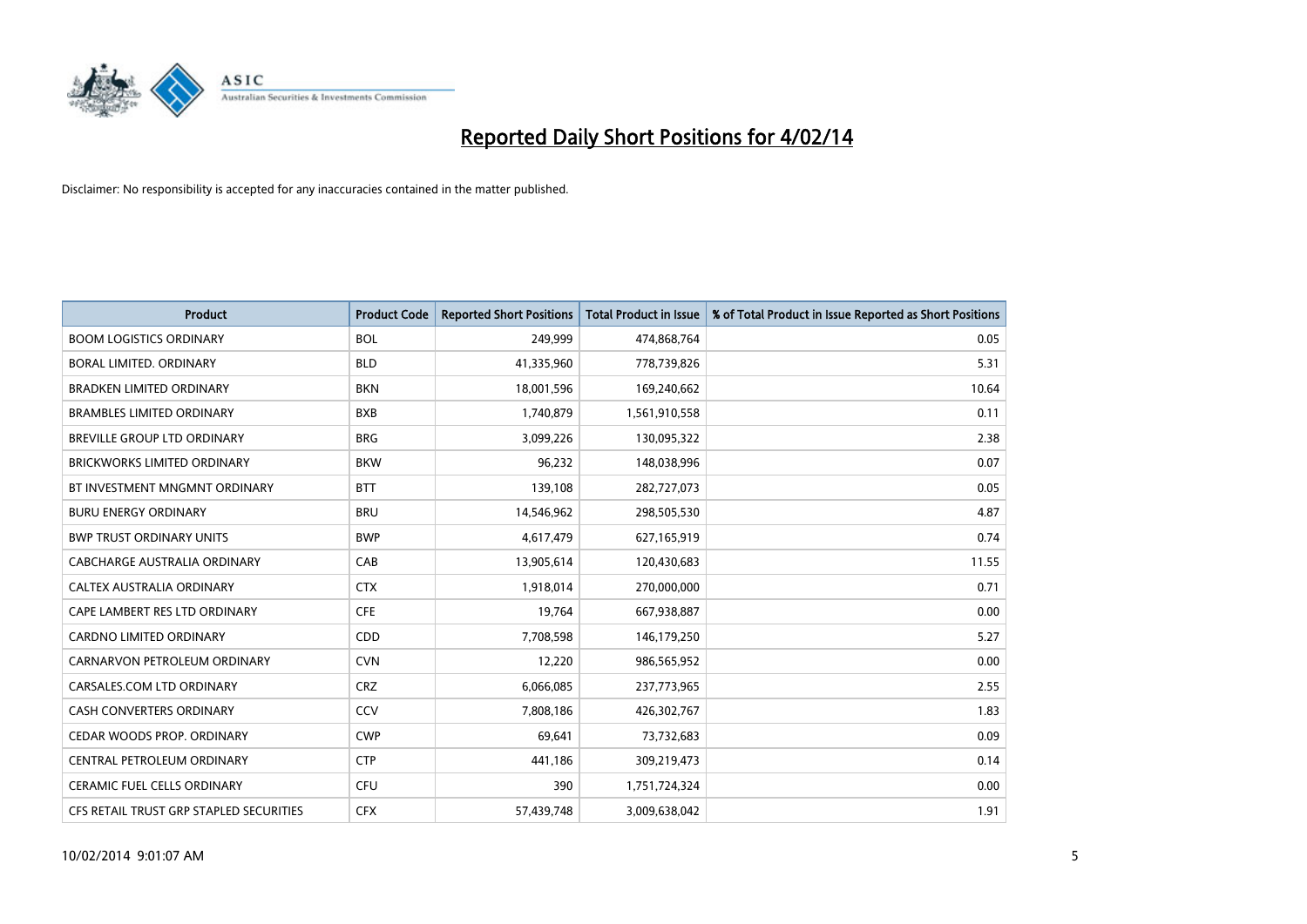

| <b>Product</b>                          | <b>Product Code</b> | <b>Reported Short Positions</b> | <b>Total Product in Issue</b> | % of Total Product in Issue Reported as Short Positions |
|-----------------------------------------|---------------------|---------------------------------|-------------------------------|---------------------------------------------------------|
| CHALLENGER DIV.PRO. STAPLED UNITS       | <b>CDI</b>          | 177,463                         | 214,101,013                   | 0.08                                                    |
| CHALLENGER LIMITED ORDINARY             | <b>CGF</b>          | 757,553                         | 530,862,585                   | 0.14                                                    |
| CHARTER HALL GROUP STAPLED US PROHIBIT. | <b>CHC</b>          | 580,084                         | 309,358,198                   | 0.19                                                    |
| <b>CHARTER HALL RETAIL UNITS</b>        | <b>CQR</b>          | 10,186,085                      | 362,896,512                   | 2.81                                                    |
| <b>CHORUS LIMITED ORDINARY</b>          | <b>CNU</b>          | 172,165                         | 396,369,767                   | 0.04                                                    |
| CITIGOLD CORP LTD ORDINARY              | <b>CTO</b>          | 153,427                         | 1,495,764,906                 | 0.01                                                    |
| COAL OF AFRICA LTD ORDINARY             | <b>CZA</b>          | 426                             | 1,048,368,613                 | 0.00                                                    |
| <b>COALSPUR MINES LTD ORDINARY</b>      | <b>CPL</b>          | 7,188,288                       | 641,394,435                   | 1.12                                                    |
| <b>COBAR CONSOLIDATED ORDINARY</b>      | CCU                 | 100,000                         | 329,646,728                   | 0.03                                                    |
| COCA-COLA AMATIL ORDINARY               | <b>CCL</b>          | 15,627,515                      | 763,590,249                   | 2.05                                                    |
| COCHLEAR LIMITED ORDINARY               | <b>COH</b>          | 8,275,055                       | 57,062,020                    | 14.50                                                   |
| <b>COCKATOO COAL ORDINARY</b>           | <b>COK</b>          | 167,987                         | 4,458,357,900                 | 0.00                                                    |
| CODAN LIMITED ORDINARY                  | <b>CDA</b>          | 529,856                         | 176,969,924                   | 0.30                                                    |
| <b>COFFEY INTERNATIONAL ORDINARY</b>    | <b>COF</b>          | 18,921                          | 255,833,165                   | 0.01                                                    |
| <b>COKAL LTD ORDINARY</b>               | <b>CKA</b>          | 13,650                          | 471,103,926                   | 0.00                                                    |
| <b>COLLECTION HOUSE ORDINARY</b>        | <b>CLH</b>          | 1,520,546                       | 128,969,148                   | 1.18                                                    |
| COMMONWEALTH BANK, ORDINARY             | <b>CBA</b>          | 11,612,884                      | 1,611,928,836                 | 0.72                                                    |
| <b>COMMONWEALTH PROP ORDINARY UNITS</b> | <b>CPA</b>          | 10,730,092                      | 2,347,003,413                 | 0.46                                                    |
| <b>COMPASS RESOURCES ORDINARY</b>       | <b>CMR</b>          | 7,472                           | 1,403,744,100                 | 0.00                                                    |
| COMPUTERSHARE LTD ORDINARY              | <b>CPU</b>          | 10,492,811                      | 556,203,079                   | 1.89                                                    |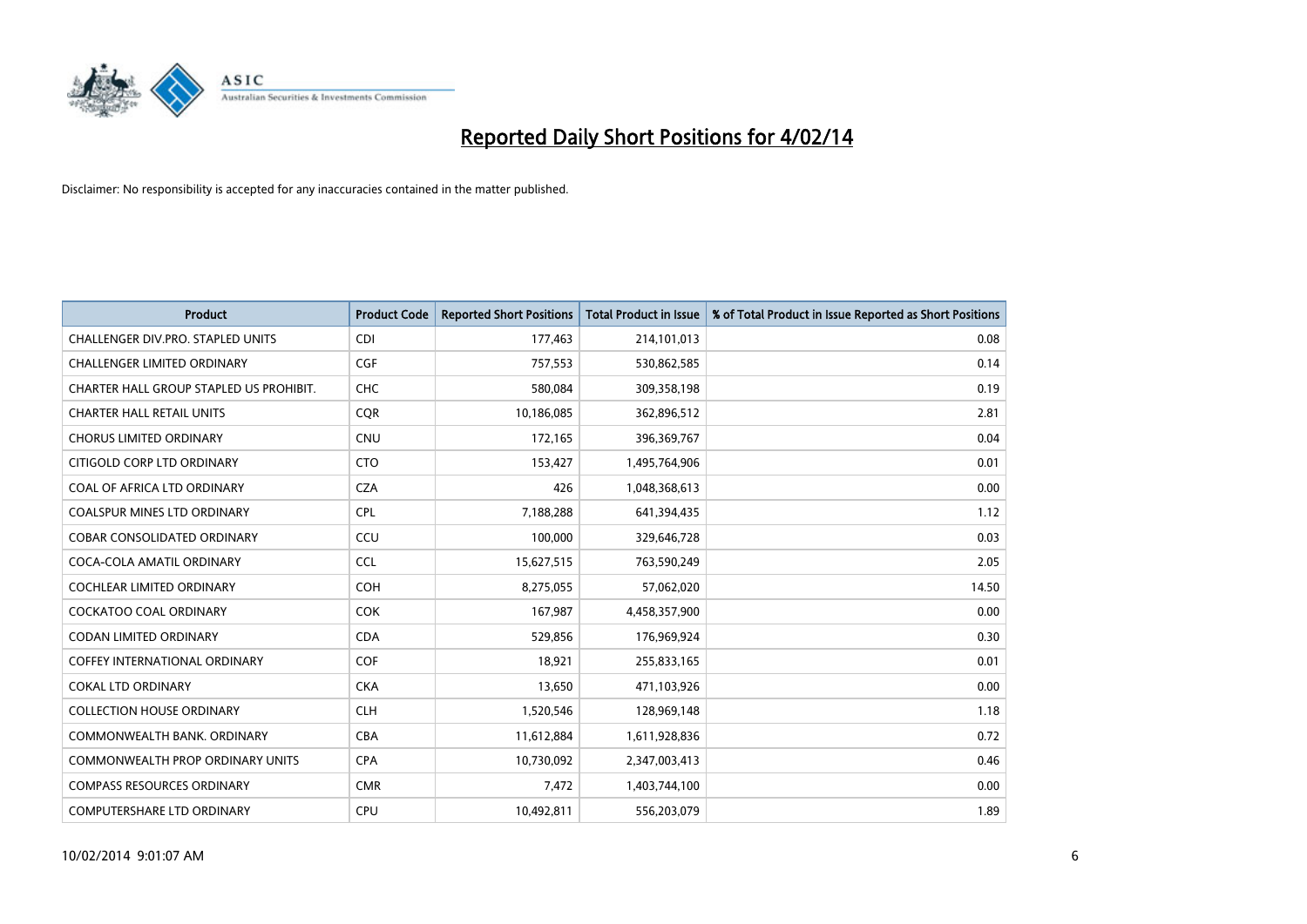

| <b>Product</b>                          | <b>Product Code</b> | <b>Reported Short Positions</b> | <b>Total Product in Issue</b> | % of Total Product in Issue Reported as Short Positions |
|-----------------------------------------|---------------------|---------------------------------|-------------------------------|---------------------------------------------------------|
| <b>COOPER ENERGY LTD ORDINARY</b>       | <b>COE</b>          | 57,695                          | 329,235,509                   | 0.02                                                    |
| CORP TRAVEL LIMITED ORDINARY            | <b>CTD</b>          | 41,367                          | 89,840,762                    | 0.05                                                    |
| <b>COVER-MORE GRP LTD ORDINARY</b>      | <b>CVO</b>          | 733,000                         | 317,750,000                   | 0.23                                                    |
| <b>CREDIT CORP GROUP ORDINARY</b>       | <b>CCP</b>          | 115,244                         | 46,131,882                    | 0.25                                                    |
| <b>CROMWELL PROP STAPLED SECURITIES</b> | <b>CMW</b>          | 16,935,973                      | 1,721,483,143                 | 0.98                                                    |
| <b>CROWE HORWATH AUS ORDINARY</b>       | <b>CRH</b>          | 610,591                         | 273,005,429                   | 0.22                                                    |
| <b>CROWN RESORTS LTD ORDINARY</b>       | <b>CWN</b>          | 1,806,645                       | 728,394,185                   | 0.25                                                    |
| <b>CSG LIMITED ORDINARY</b>             | CSV                 | 17,985                          | 278,973,075                   | 0.01                                                    |
| <b>CSL LIMITED ORDINARY</b>             | <b>CSL</b>          | 1,458,694                       | 484,688,043                   | 0.30                                                    |
| <b>CSR LIMITED ORDINARY</b>             | <b>CSR</b>          | 19,882,421                      | 506,000,315                   | 3.93                                                    |
| <b>CUDECO LIMITED ORDINARY</b>          | CDU                 | 7,877,397                       | 234,013,408                   | 3.37                                                    |
| DART ENERGY LTD ORDINARY                | <b>DTE</b>          | 4,690,881                       | 1,108,752,733                 | 0.42                                                    |
| DATA#3 LIMITED ORDINARY                 | <b>DTL</b>          | 758,234                         | 153,974,950                   | 0.49                                                    |
| DAVID JONES LIMITED ORDINARY            | <b>DJS</b>          | 34,301,891                      | 537,137,845                   | 6.39                                                    |
| <b>DECMIL GROUP LIMITED ORDINARY</b>    | <b>DCG</b>          | 2,518,789                       | 168,657,794                   | 1.49                                                    |
| DEEP YELLOW LIMITED ORDINARY            | DYL                 | 10,002                          | 1,612,657,567                 | 0.00                                                    |
| DEVINE LIMITED ORDINARY                 | <b>DVN</b>          | 18,083                          | 158,730,556                   | 0.01                                                    |
| DEXUS PROPERTY GROUP STAPLED UNITS      | <b>DXS</b>          | 53,544,258                      | 4,628,228,426                 | 1.16                                                    |
| DICK SMITH HLDGS ORDINARY               | <b>DSH</b>          | 5,720,941                       | 236,511,364                   | 2.42                                                    |
| DISCOVERY METALS LTD ORDINARY           | <b>DML</b>          | 5,864,036                       | 560,034,418                   | 1.05                                                    |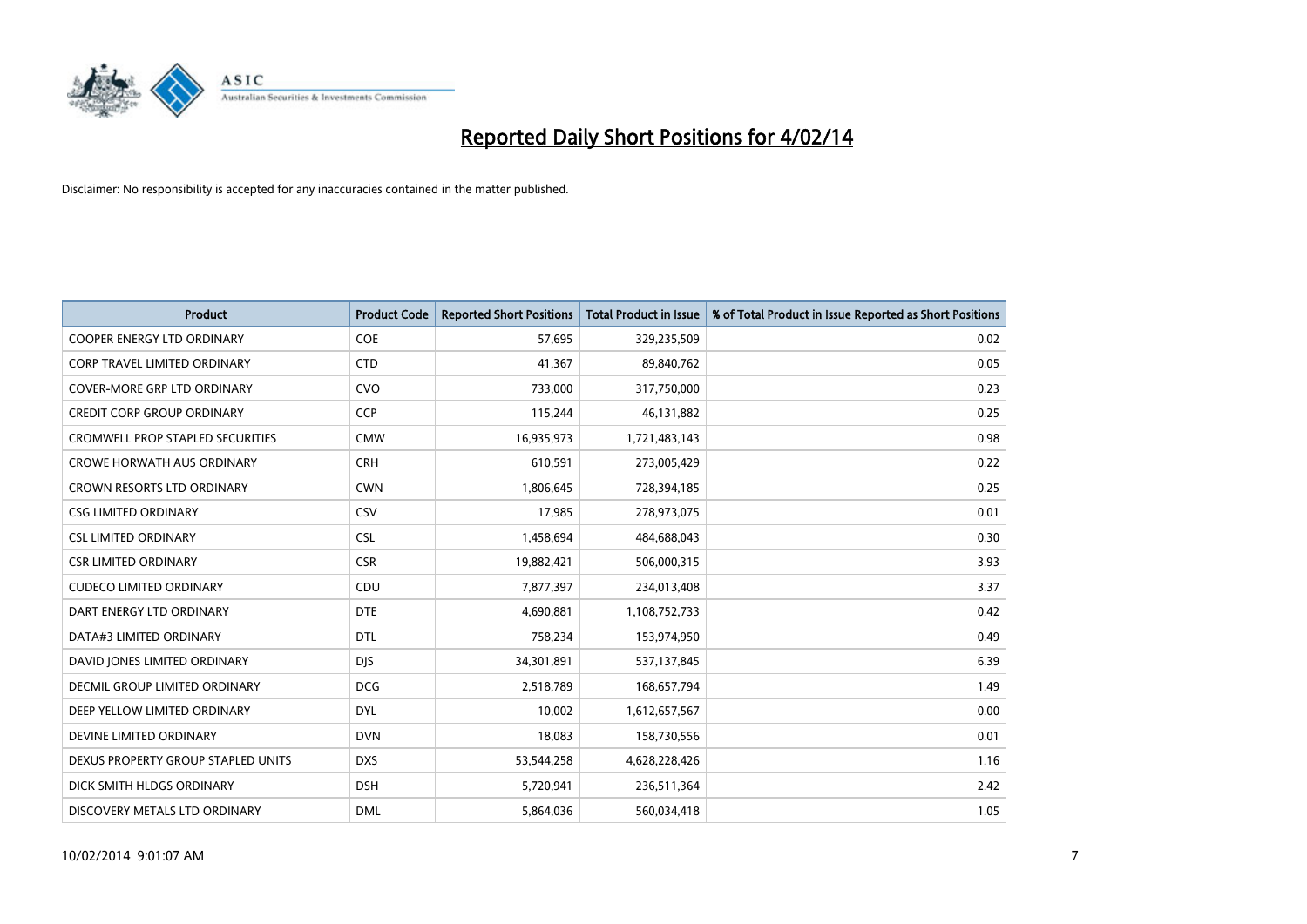

| <b>Product</b>                       | <b>Product Code</b> | <b>Reported Short Positions</b> | <b>Total Product in Issue</b> | % of Total Product in Issue Reported as Short Positions |
|--------------------------------------|---------------------|---------------------------------|-------------------------------|---------------------------------------------------------|
| DOMINO PIZZA ENTERPR ORDINARY        | <b>DMP</b>          | 1,755,706                       | 85,915,713                    | 2.04                                                    |
| DONACO INTERNATIONAL ORDINARY        | <b>DNA</b>          | 185,394                         | 401,051,771                   | 0.05                                                    |
| DORAY MINERALS LTD ORDINARY          | <b>DRM</b>          | 10,000                          | 141,891,768                   | 0.01                                                    |
| DOWNER EDI LIMITED ORDINARY          | <b>DOW</b>          | 15,651,382                      | 434,734,970                   | 3.60                                                    |
| DRAGON MINING LTD ORDINARY           | <b>DRA</b>          | 50,000                          | 88,840,613                    | 0.06                                                    |
| DRILLSEARCH ENERGY ORDINARY          | <b>DLS</b>          | 10,770,515                      | 432,965,895                   | 2.49                                                    |
| DUET GROUP STAPLED US PROHIBIT.      | <b>DUE</b>          | 11,021,879                      | 1,286,215,139                 | 0.86                                                    |
| DULUXGROUP LIMITED ORDINARY          | <b>DLX</b>          | 407,860                         | 381,093,950                   | 0.11                                                    |
| <b>DWS LTD ORDINARY</b>              | <b>DWS</b>          | 585,989                         | 132,362,763                   | 0.44                                                    |
| ECHO ENTERTAINMENT ORDINARY          | <b>EGP</b>          | 16,114,765                      | 825,672,730                   | 1.95                                                    |
| ELDERS LIMITED ORDINARY              | <b>ELD</b>          | 19,697,945                      | 455,013,329                   | 4.33                                                    |
| ELEMENTAL MINERALS ORDINARY          | <b>ELM</b>          | 176,299                         | 303,263,391                   | 0.06                                                    |
| <b>EMECO HOLDINGS ORDINARY</b>       | <b>EHL</b>          | 11,269,145                      | 599,675,707                   | 1.88                                                    |
| <b>ENDEAVOUR MIN CORP CDI 1:1</b>    | <b>EVR</b>          | 140,203                         | 82,053,013                    | 0.17                                                    |
| <b>ENERGY RESOURCES ORDINARY 'A'</b> | <b>ERA</b>          | 11,553,746                      | 517,725,062                   | 2.23                                                    |
| <b>ENERGY WORLD CORPOR. ORDINARY</b> | <b>EWC</b>          | 59,569,987                      | 1,734,166,672                 | 3.44                                                    |
| ENVESTRA LIMITED ORDINARY            | ENV                 | 2,031,772                       | 1,796,808,474                 | 0.11                                                    |
| EQUATORIAL RES LTD ORDINARY          | EQX                 | 149                             | 122,185,353                   | 0.00                                                    |
| ERM POWER LIMITED ORDINARY           | EPW                 | 510,355                         | 238,714,606                   | 0.21                                                    |
| ESERVGLOBAL LIMITED ORDINARY         | ESV                 | 5,535,100                       | 253,545,997                   | 2.18                                                    |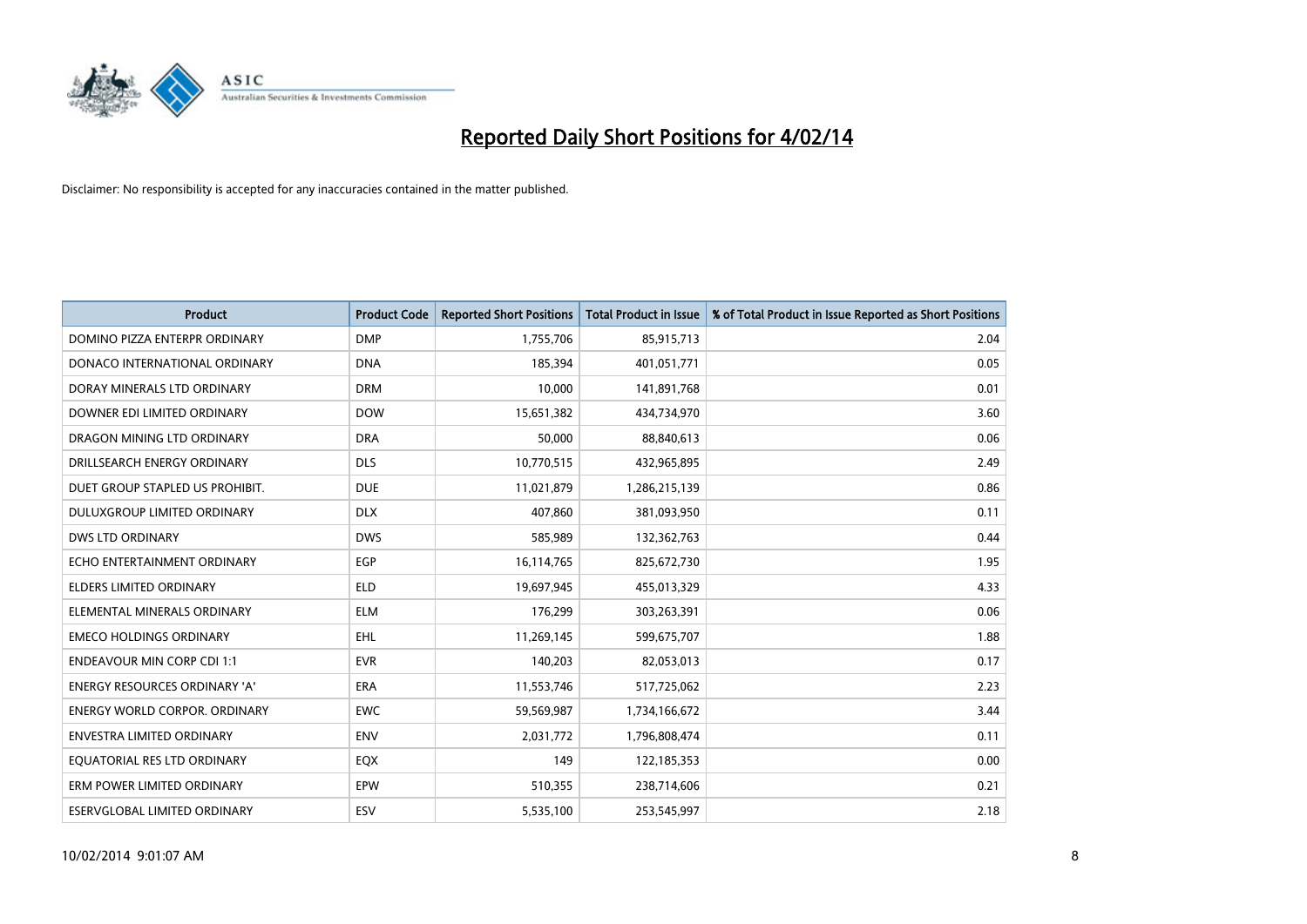

| <b>Product</b>                         | <b>Product Code</b> | <b>Reported Short Positions</b> | <b>Total Product in Issue</b> | % of Total Product in Issue Reported as Short Positions |
|----------------------------------------|---------------------|---------------------------------|-------------------------------|---------------------------------------------------------|
| ETHANE PIPELINE STAPLED SECURITIES     | <b>EPX</b>          | 10,272                          | 69,302,275                    | 0.01                                                    |
| EVOLUTION MINING LTD ORDINARY          | <b>EVN</b>          | 23,922,049                      | 708,652,367                   | 3.38                                                    |
| FAIRFAX MEDIA LTD ORDINARY             | <b>FXI</b>          | 253,184,623                     | 2,351,955,725                 | 10.76                                                   |
| FANTASTIC HOLDINGS ORDINARY            | <b>FAN</b>          | 20,787                          | 103,068,398                   | 0.02                                                    |
| <b>FAR LTD ORDINARY</b>                | <b>FAR</b>          | 24,225,783                      | 2,499,846,742                 | 0.97                                                    |
| FEDERATION CNTRES ORD/UNIT STAPLED SEC | <b>FDC</b>          | 5,655,464                       | 1,427,641,565                 | 0.40                                                    |
| FISHER & PAYKEL H. ORDINARY            | <b>FPH</b>          | 1,752,449                       | 550,769,684                   | 0.32                                                    |
| FLEETWOOD CORP ORDINARY                | <b>FWD</b>          | 2,203,822                       | 60,522,619                    | 3.64                                                    |
| FLETCHER BUILDING ORDINARY             | <b>FBU</b>          | 1,549,600                       | 687,854,788                   | 0.23                                                    |
| FLEXIGROUP LIMITED ORDINARY            | <b>FXL</b>          | 904,695                         | 304,096,060                   | 0.30                                                    |
| FLIGHT CENTRE TRAVEL ORDINARY          | <b>FLT</b>          | 4,724,999                       | 100,537,929                   | 4.70                                                    |
| FLINDERS MINES LTD ORDINARY            | <b>FMS</b>          | 4,301,337                       | 1,826,716,748                 | 0.24                                                    |
| <b>FOCUS MINERALS LTD ORDINARY</b>     | <b>FML</b>          | 10,190,806                      | 9,137,375,877                 | 0.11                                                    |
| FONTERRA SHARE FUND ORDINARY UNITS     | FSF                 | 319                             | 106,735,056                   | 0.00                                                    |
| <b>FORGE GROUP LIMITED ORDINARY</b>    | FGE                 | 4,184,740                       | 86,169,014                    | 4.86                                                    |
| FORTESCUE METALS GRP ORDINARY          | <b>FMG</b>          | 183,688,301                     | 3,113,798,151                 | 5.90                                                    |
| FREELANCER LTD ORDINARY                | <b>FLN</b>          | 1,776                           | 436,000,000                   | 0.00                                                    |
| <b>G.U.D. HOLDINGS ORDINARY</b>        | GUD                 | 5,298,574                       | 71,241,319                    | 7.44                                                    |
| <b>G8 EDUCATION LIMITED ORDINARY</b>   | <b>GEM</b>          | 2,509,142                       | 301,705,105                   | 0.83                                                    |
| <b>GALAXY RESOURCES ORDINARY</b>       | GXY                 | 343,457                         | 1,027,073,389                 | 0.03                                                    |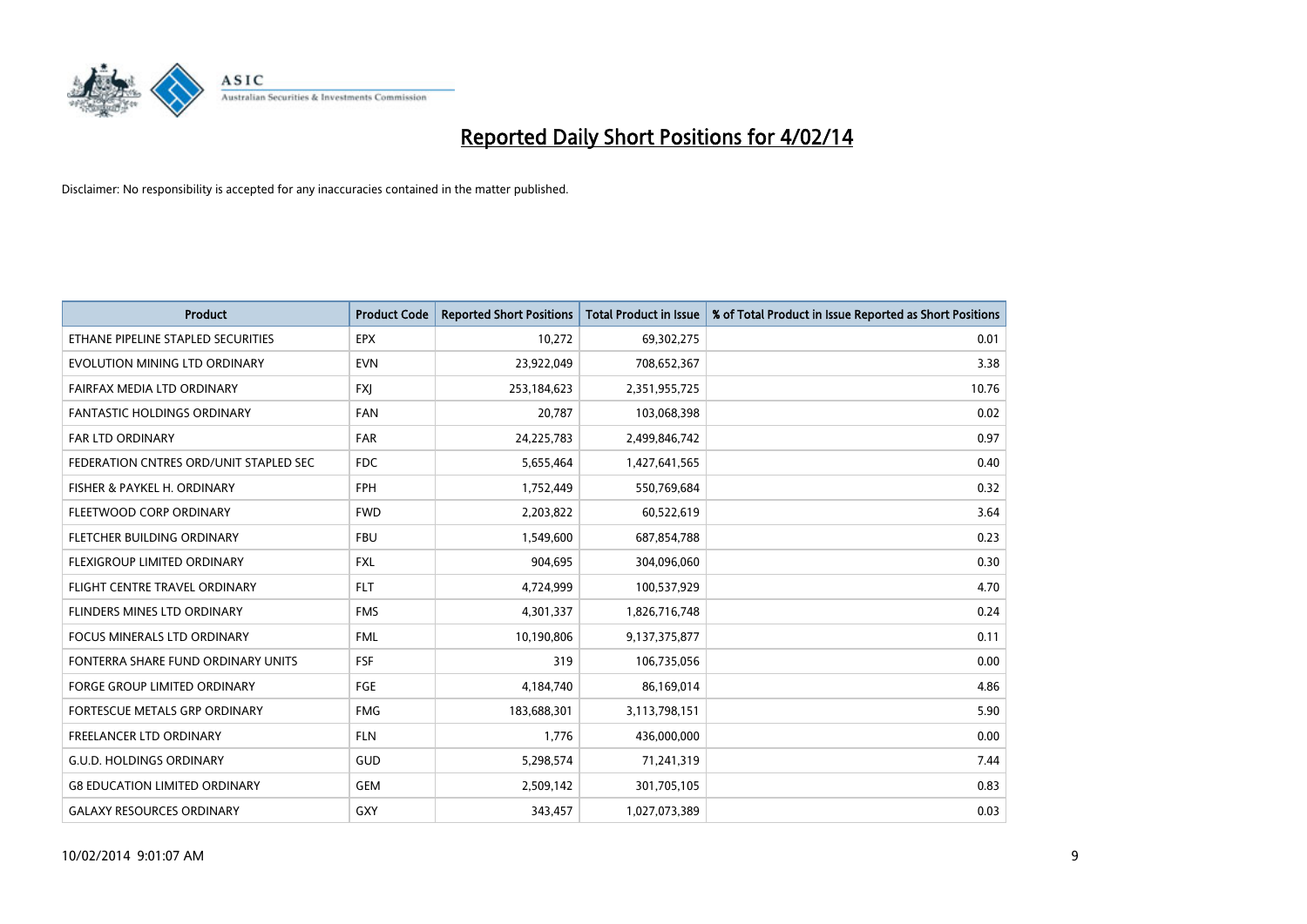

| <b>Product</b>                                   | <b>Product Code</b> | <b>Reported Short Positions</b> | <b>Total Product in Issue</b> | % of Total Product in Issue Reported as Short Positions |
|--------------------------------------------------|---------------------|---------------------------------|-------------------------------|---------------------------------------------------------|
| <b>GBST HOLDINGS., ORDINARY</b>                  | <b>GBT</b>          | 13,602                          | 66,561,725                    | 0.02                                                    |
| <b>GDI PROPERTY GRP STAPLED SECURITIES</b>       | GDI                 | 536,473                         | 567,575,025                   | 0.09                                                    |
| <b>GENETIC TECHNOLOGIES ORDINARY</b>             | <b>GTG</b>          | 327,000                         | 597,926,082                   | 0.05                                                    |
| <b>GEODYNAMICS LIMITED ORDINARY</b>              | GDY                 | 850                             | 406,452,608                   | 0.00                                                    |
| GI DYNAMICS, INC CDI US PROHIBITED               | GID                 | 116,038                         | 393,043,620                   | 0.03                                                    |
| <b>GINDALBIE METALS LTD ORDINARY</b>             | <b>GBG</b>          | 46,599,657                      | 1,493,660,842                 | 3.12                                                    |
| <b>GOODMAN FIELDER, ORDINARY</b>                 | <b>GFF</b>          | 43,336,418                      | 1,955,559,207                 | 2.22                                                    |
| <b>GOODMAN GROUP STAPLED</b>                     | <b>GMG</b>          | 5,636,710                       | 1,718,742,809                 | 0.33                                                    |
| <b>GPT GROUP STAPLED SEC.</b>                    | <b>GPT</b>          | 6,502,051                       | 1,694,888,638                 | 0.38                                                    |
| <b>GRAINCORP LIMITED A CLASS ORDINARY</b>        | <b>GNC</b>          | 669,920                         | 228,855,628                   | 0.29                                                    |
| <b>GRANGE RESOURCES. ORDINARY</b>                | GRR                 | 4,889,952                       | 1,157,097,869                 | 0.42                                                    |
| <b>GREENCROSS LIMITED ORDINARY</b>               | GXL                 | 93,042                          | 90,257,087                    | 0.10                                                    |
| <b>GREENLAND MIN EN LTD ORDINARY</b>             | GGG                 | 2,631,552                       | 574,572,911                   | 0.46                                                    |
| <b>GROWTHPOINT PROPERTY ORD/UNIT STAPLED SEC</b> | GOZ                 | 7,933                           | 475,705,269                   | 0.00                                                    |
| <b>GRYPHON MINERALS LTD ORDINARY</b>             | GRY                 | 4,928,157                       | 400,797,615                   | 1.23                                                    |
| <b>GUILDFORD COAL LTD ORDINARY</b>               | <b>GUF</b>          | 242,747                         | 655,046,899                   | 0.04                                                    |
| <b>GUINNESS PEAT GROUP. CDI 1:1</b>              | GPG                 | 81,925                          | 187,775,054                   | 0.04                                                    |
| <b>GWA GROUP LTD ORDINARY</b>                    | <b>GWA</b>          | 12,486,208                      | 306,533,770                   | 4.07                                                    |
| <b>HARVEY NORMAN ORDINARY</b>                    | <b>HVN</b>          | 68,420,038                      | 1,062,316,784                 | 6.44                                                    |
| <b>HENDERSON GROUP CDI 1:1</b>                   | <b>HGG</b>          | 723,894                         | 703,262,113                   | 0.10                                                    |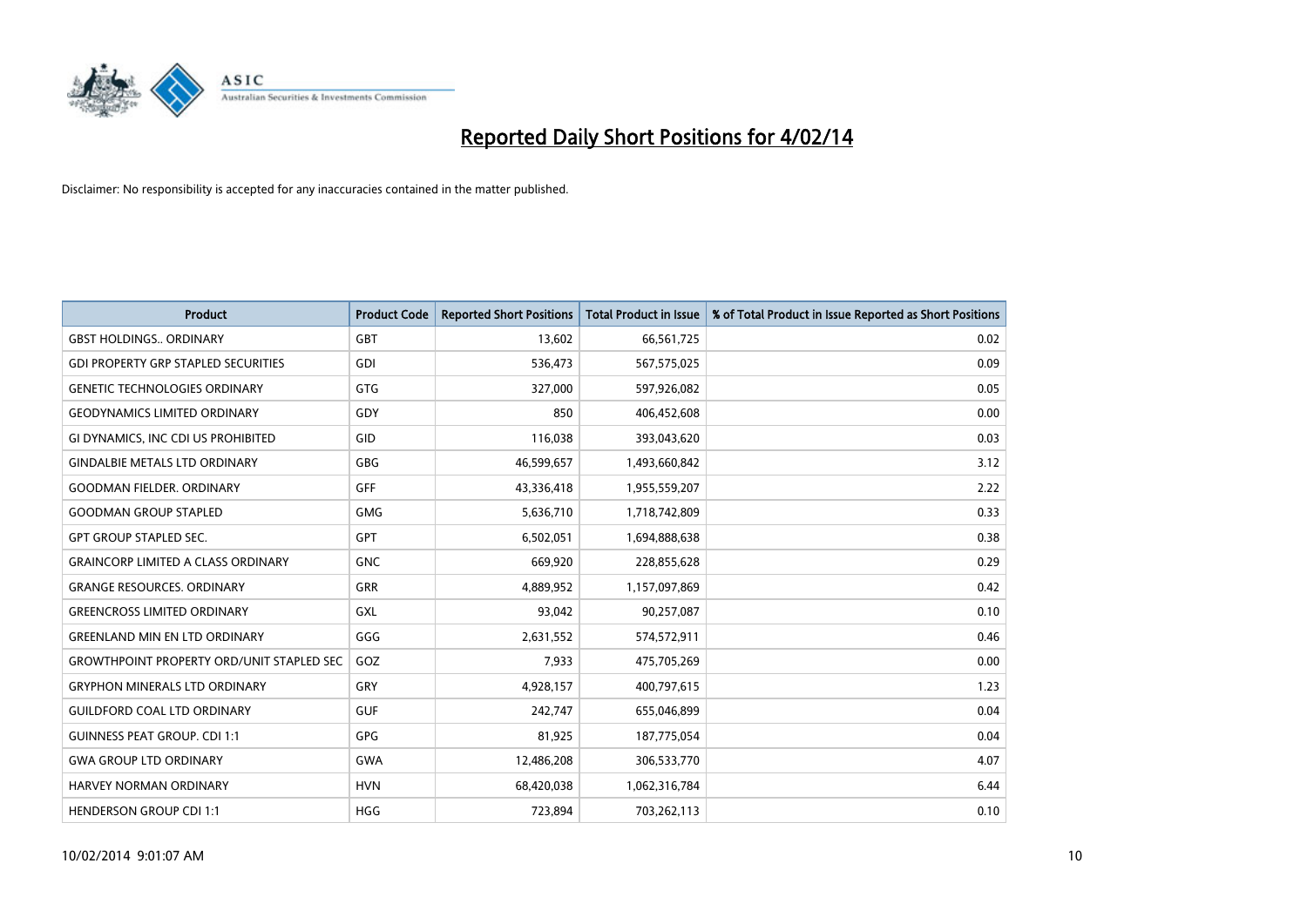

| <b>Product</b>                                | <b>Product Code</b> | <b>Reported Short Positions</b> | <b>Total Product in Issue</b> | % of Total Product in Issue Reported as Short Positions |
|-----------------------------------------------|---------------------|---------------------------------|-------------------------------|---------------------------------------------------------|
| HFA HOLDINGS LIMITED ORDINARY                 | <b>HFA</b>          | 3,863                           | 118,738,157                   | 0.00                                                    |
| HIGHLANDS PACIFIC ORDINARY                    | HIG                 | 10,001                          | 853,777,764                   | 0.00                                                    |
| HILLGROVE RES LTD ORDINARY                    | <b>HGO</b>          | 380,118                         | 1,179,889,221                 | 0.03                                                    |
| HILLS LTD ORDINARY                            | HIL                 | 506,043                         | 236,619,450                   | 0.21                                                    |
| HORIZON OIL LIMITED ORDINARY                  | <b>HZN</b>          | 82,652,345                      | 1,301,147,932                 | 6.35                                                    |
| HOT CHILI LTD ORDINARY                        | HCH                 | 10,000                          | 347,732,196                   | 0.00                                                    |
| <b>ICON ENERGY LIMITED ORDINARY</b>           | <b>ICN</b>          | 2,926                           | 615,774,351                   | 0.00                                                    |
| <b>IINET LIMITED ORDINARY</b>                 | <b>IIN</b>          | 417,263                         | 161,238,847                   | 0.26                                                    |
| <b>ILUKA RESOURCES ORDINARY</b>               | ILU                 | 39,360,942                      | 418,700,517                   | 9.40                                                    |
| <b>IMDEX LIMITED ORDINARY</b>                 | <b>IMD</b>          | 4,054,416                       | 210,473,188                   | 1.93                                                    |
| <b>INCITEC PIVOT ORDINARY</b>                 | IPL                 | 18,734,983                      | 1,644,919,097                 | 1.14                                                    |
| <b>INDEPENDENCE GROUP ORDINARY</b>            | <b>IGO</b>          | 4,270,724                       | 233,323,905                   | 1.83                                                    |
| INDOPHIL RESOURCES ORDINARY                   | <b>IRN</b>          | 316,522                         | 1,203,146,194                 | 0.03                                                    |
| <b>INFIGEN ENERGY STAPLED SECURITIES</b>      | <b>IFN</b>          | 3,105,715                       | 764,993,434                   | 0.41                                                    |
| <b>INFOMEDIA LTD ORDINARY</b>                 | <b>IFM</b>          | 302,990                         | 304,953,155                   | 0.10                                                    |
| INGENIA GROUP STAPLED SECURITIES              | <b>INA</b>          | 67,470                          | 676,240,232                   | 0.01                                                    |
| INSURANCE AUSTRALIA ORDINARY                  | IAG                 | 9,121,461                       | 2,298,412,449                 | 0.40                                                    |
| <b>INTREPID MINES ORDINARY</b>                | <b>IAU</b>          | 17,133,985                      | 556,511,361                   | 3.08                                                    |
| <b>INVESTA OFFICE FUND STAPLED SECURITIES</b> | <b>IOF</b>          | 575,287                         | 614,047,458                   | 0.09                                                    |
| <b>INVOCARE LIMITED ORDINARY</b>              | <b>IVC</b>          | 5,692,211                       | 110,030,298                   | 5.17                                                    |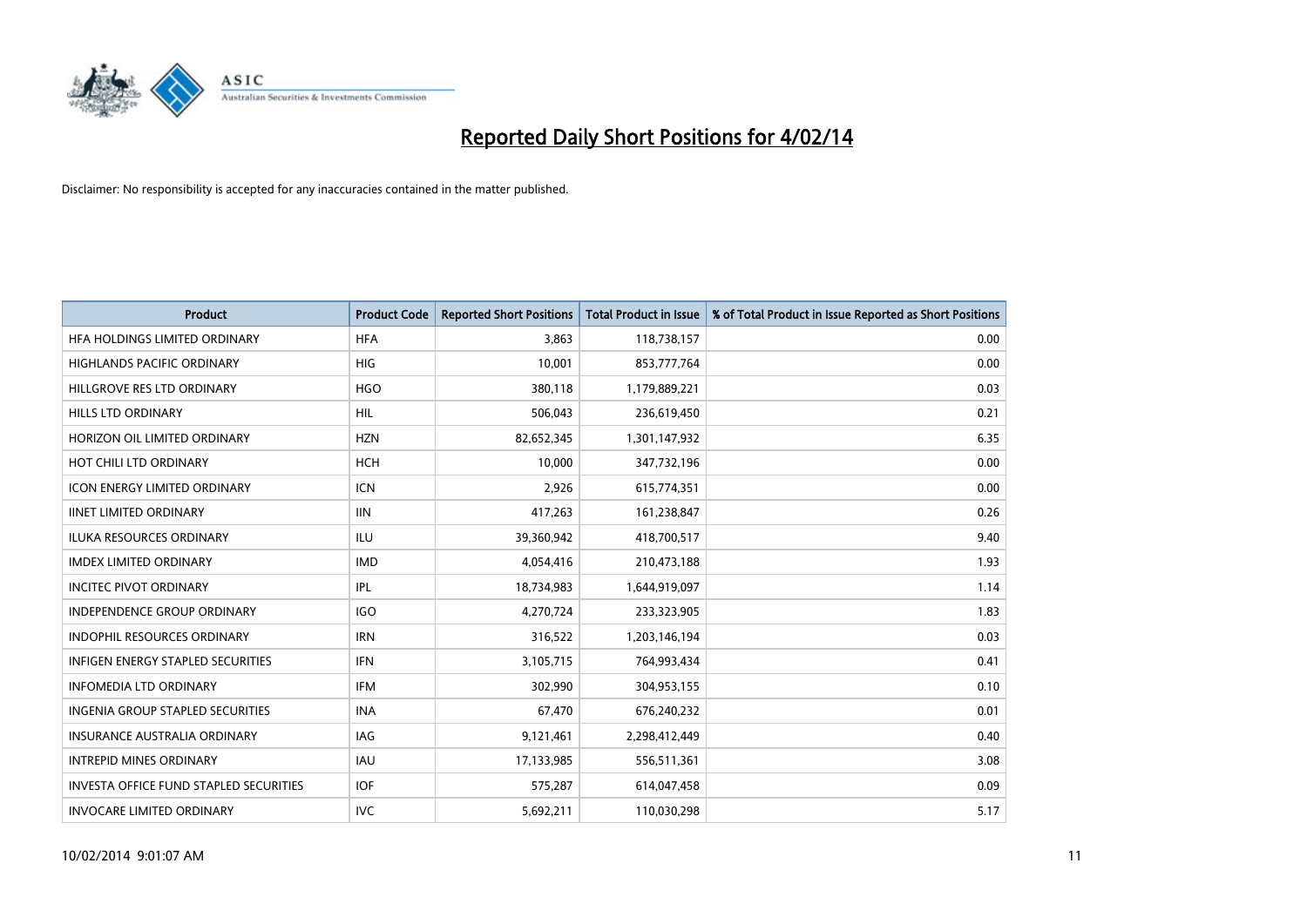

| <b>Product</b>                           | <b>Product Code</b> | <b>Reported Short Positions</b> | <b>Total Product in Issue</b> | % of Total Product in Issue Reported as Short Positions |
|------------------------------------------|---------------------|---------------------------------|-------------------------------|---------------------------------------------------------|
| <b>IOOF HOLDINGS LTD ORDINARY</b>        | IFL                 | 1,932,265                       | 232,118,034                   | 0.83                                                    |
| <b>IRESS LIMITED ORDINARY</b>            | <b>IRE</b>          | 712,403                         | 158,585,126                   | 0.45                                                    |
| <b>IRON ORE HOLDINGS ORDINARY</b>        | <b>IOH</b>          | 26.197                          | 161,174,005                   | 0.02                                                    |
| <b>ISELECT LTD ORDINARY</b>              | <b>ISU</b>          | 345,030                         | 260,889,894                   | 0.13                                                    |
| <b>ISONEA LIMITED ORDINARY</b>           | <b>ISN</b>          | 2,000                           | 262,944,672                   | 0.00                                                    |
| JAMES HARDIE INDUST CHESS DEPOSITARY INT | <b>IHX</b>          | 4,749,957                       | 443,540,832                   | 1.07                                                    |
| <b>JB HI-FI LIMITED ORDINARY</b>         | <b>IBH</b>          | 12,346,972                      | 100,261,681                   | 12.31                                                   |
| KAGARA LTD ORDINARY                      | KZL                 | 3,350,441                       | 798,953,117                   | 0.42                                                    |
| KAROON GAS AUSTRALIA ORDINARY            | <b>KAR</b>          | 5,337,378                       | 255,841,581                   | 2.09                                                    |
| KATHMANDU HOLD LTD ORDINARY              | <b>KMD</b>          | 325,298                         | 200,473,338                   | 0.16                                                    |
| <b>KBL MINING LIMITED ORDINARY</b>       | <b>KBL</b>          | 1,820                           | 393,535,629                   | 0.00                                                    |
| KINGSGATE CONSOLID, ORDINARY             | <b>KCN</b>          | 7,573,470                       | 164,154,349                   | 4.61                                                    |
| KINGSROSE MINING LTD ORDINARY            | <b>KRM</b>          | 557,349                         | 335,753,851                   | 0.17                                                    |
| LEIGHTON HOLDINGS ORDINARY               | LEI                 | 23,954,226                      | 337,235,188                   | 7.10                                                    |
| LEND LEASE GROUP UNIT/ORD STAPLED        | <b>LLC</b>          | 6,283,755                       | 576,712,337                   | 1.09                                                    |
| LYCOPODIUM LIMITED ORDINARY              | <b>LYL</b>          |                                 | 38,955,103                    | 0.00                                                    |
| LYNAS CORPORATION ORDINARY               | <b>LYC</b>          | 171,146,101                     | 1,961,160,594                 | 8.73                                                    |
| <b>M2 GRP LTD ORDINARY</b>               | <b>MTU</b>          | 9,952,713                       | 179,384,685                   | 5.55                                                    |
| <b>MACA LIMITED ORDINARY</b>             | <b>MLD</b>          | 92,447                          | 176,476,373                   | 0.05                                                    |
| <b>MACMAHON HOLDINGS ORDINARY</b>        | <b>MAH</b>          | 1,673,860                       | 1,261,699,966                 | 0.13                                                    |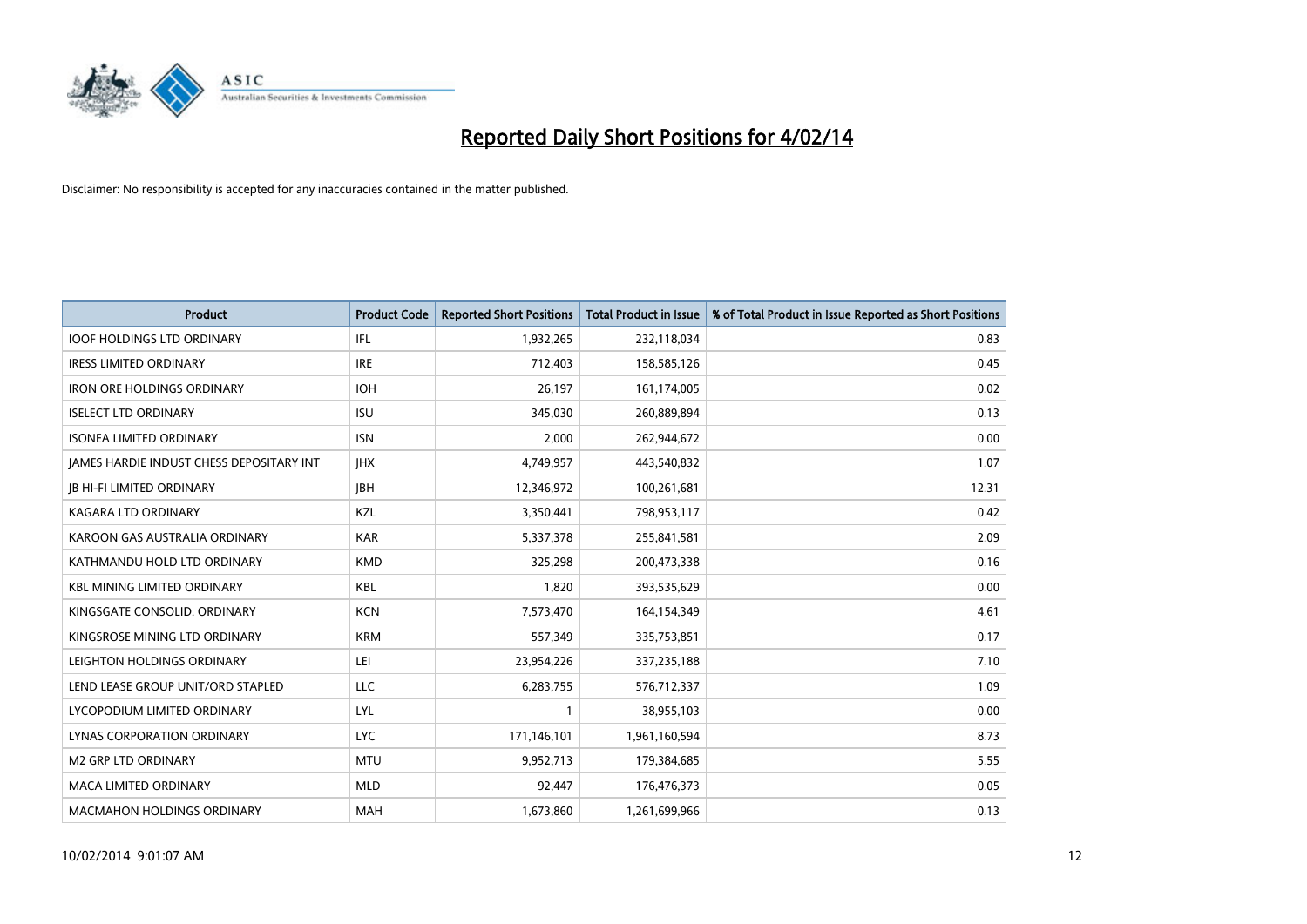

| <b>Product</b>                        | <b>Product Code</b> | <b>Reported Short Positions</b> | <b>Total Product in Issue</b> | % of Total Product in Issue Reported as Short Positions |
|---------------------------------------|---------------------|---------------------------------|-------------------------------|---------------------------------------------------------|
| MACO ATLAS ROADS GRP ORDINARY STAPLED | <b>MQA</b>          | 12,211,317                      | 487,230,540                   | 2.51                                                    |
| MACQUARIE GROUP LTD ORDINARY          | <b>MQG</b>          | 1,812,281                       | 321,059,129                   | 0.56                                                    |
| MAGELLAN FIN GRP LTD ORDINARY         | <b>MFG</b>          | 1,331,570                       | 155,830,849                   | 0.85                                                    |
| <b>MATRIX C &amp; E LTD ORDINARY</b>  | <b>MCE</b>          | 2,885,990                       | 94,555,428                    | 3.05                                                    |
| MAVERICK DRILLING ORDINARY            | <b>MAD</b>          | 7,871,536                       | 468,004,529                   | 1.68                                                    |
| <b>MAXITRANS INDUSTRIES ORDINARY</b>  | <b>MXI</b>          | 420,874                         | 183,993,392                   | 0.23                                                    |
| MAYNE PHARMA LTD ORDINARY             | <b>MYX</b>          | 785,801                         | 563,459,968                   | 0.14                                                    |
| MCALEESE LTD ORDINARY                 | <b>MCS</b>          | 2,454,150                       | 296,577,121                   | 0.83                                                    |
| MCMILLAN SHAKESPEARE ORDINARY         | <b>MMS</b>          | 771,355                         | 74,523,965                    | 1.04                                                    |
| <b>MCPHERSON'S LTD ORDINARY</b>       | <b>MCP</b>          | 14,594                          | 93,994,381                    | 0.02                                                    |
| MEDUSA MINING LTD ORDINARY            | <b>MML</b>          | 6,158,695                       | 207,794,301                   | 2.96                                                    |
| MELBOURNE IT LIMITED ORDINARY         | MLB                 | 58,009                          | 83,659,248                    | 0.07                                                    |
| MEO AUSTRALIA LTD ORDINARY            | <b>MEO</b>          | 10,845                          | 627,264,587                   | 0.00                                                    |
| MERIDIAN ENERGY INSTALMENT RECEIPTS   | <b>MEZCA</b>        | 32,097                          | 1,255,413,626                 | 0.00                                                    |
| <b>MERMAID MARINE ORDINARY</b>        | <b>MRM</b>          | 1,932,130                       | 232,652,241                   | 0.83                                                    |
| MESOBLAST LIMITED ORDINARY            | <b>MSB</b>          | 17,491,484                      | 321,210,394                   | 5.45                                                    |
| METALS X LIMITED ORDINARY             | <b>MLX</b>          | 92,715                          | 1,655,386,110                 | 0.01                                                    |
| METCASH LIMITED ORDINARY              | <b>MTS</b>          | 114,604,825                     | 888,338,048                   | 12.90                                                   |
| METMINCO LIMITED ORDINARY             | <b>MNC</b>          | 212,390                         | 1,749,543,023                 | 0.01                                                    |
| MIGHTY RIVER POWER ORDINARY           | <b>MYT</b>          | 1,950,272                       | 1,400,012,517                 | 0.14                                                    |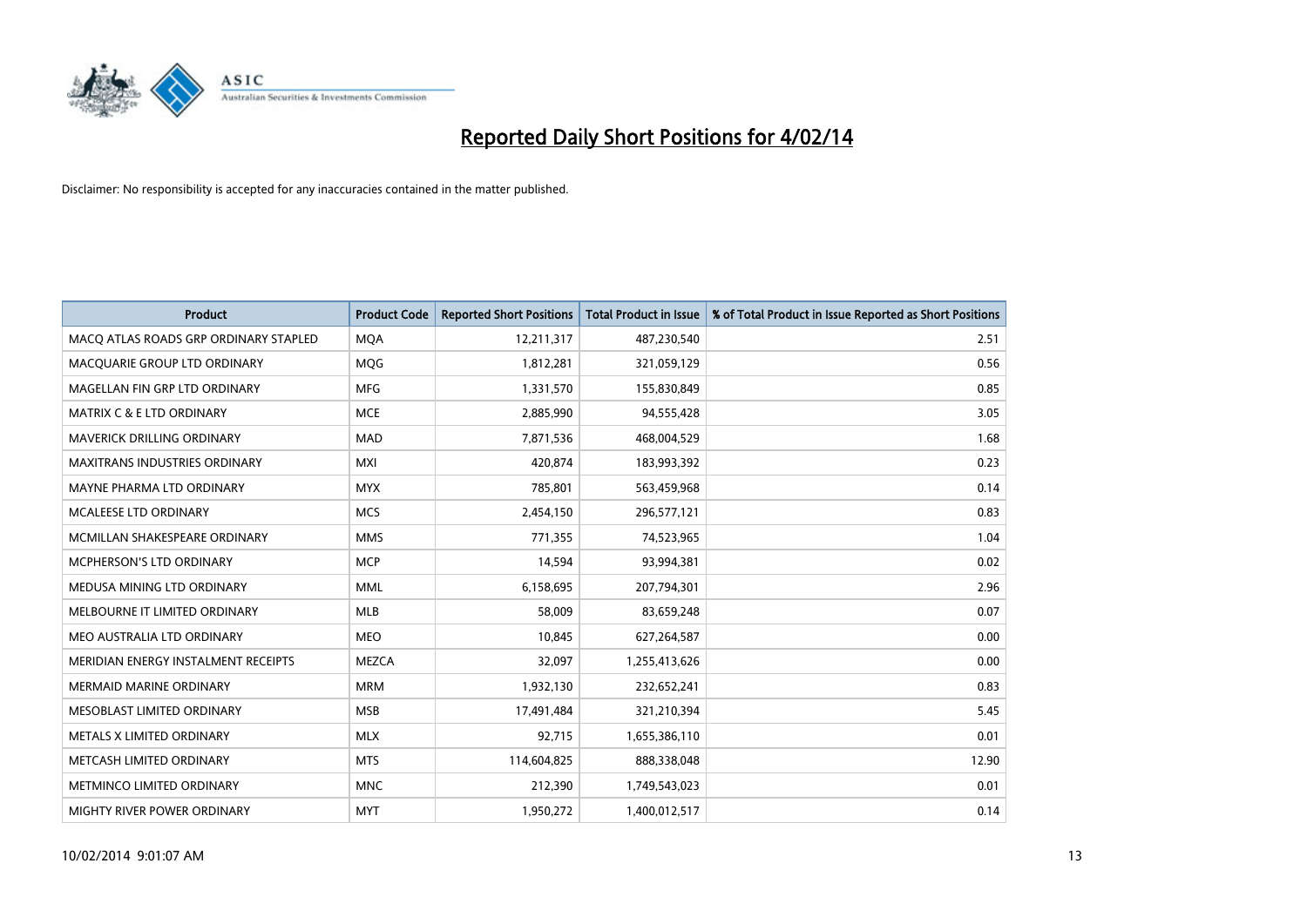

| <b>Product</b>                     | <b>Product Code</b> | <b>Reported Short Positions</b> | <b>Total Product in Issue</b> | % of Total Product in Issue Reported as Short Positions |
|------------------------------------|---------------------|---------------------------------|-------------------------------|---------------------------------------------------------|
| MINCOR RESOURCES NL ORDINARY       | <b>MCR</b>          | 2,326,962                       | 188,208,274                   | 1.24                                                    |
| MINERAL DEPOSITS ORDINARY          | <b>MDL</b>          | 796,115                         | 96,038,786                    | 0.83                                                    |
| MINERAL RESOURCES, ORDINARY        | <b>MIN</b>          | 4,384,673                       | 186,112,198                   | 2.36                                                    |
| MINT WIRELESS ORDINARY             | <b>MNW</b>          | 1,073,901                       | 403,872,395                   | 0.27                                                    |
| MIRABELA NICKEL LTD ORDINARY       | <b>MBN</b>          | 18,867,110                      | 876,801,147                   | 2.15                                                    |
| MIRVAC GROUP STAPLED SECURITIES    | <b>MGR</b>          | 3,739,595                       | 3,664,938,678                 | 0.10                                                    |
| MOLOPO ENERGY LTD ORDINARY         | <b>MPO</b>          | 2,148,983                       | 247,133,976                   | 0.87                                                    |
| <b>MONADELPHOUS GROUP ORDINARY</b> | <b>MND</b>          | 12,994,412                      | 92,308,047                    | 14.08                                                   |
| MORTGAGE CHOICE LTD ORDINARY       | <b>MOC</b>          | 86,711                          | 123,780,387                   | 0.07                                                    |
| <b>MOUNT GIBSON IRON ORDINARY</b>  | <b>MGX</b>          | 6,091,130                       | 1,090,584,232                 | 0.56                                                    |
| MULTIPLEX SITES SITES              | <b>MXUPA</b>        | 1,496                           | 4,500,000                     | 0.03                                                    |
| MURCHISON METALS LTD ORDINARY      | <b>MMX</b>          | 216,291                         | 450,497,346                   | 0.05                                                    |
| MYER HOLDINGS LTD ORDINARY         | <b>MYR</b>          | 73,293,590                      | 585,684,551                   | 12.51                                                   |
| NANOSONICS LIMITED ORDINARY        | <b>NAN</b>          | 208,344                         | 263,125,129                   | 0.08                                                    |
| NATIONAL AUST. BANK ORDINARY       | <b>NAB</b>          | 7,332,344                       | 2,351,444,811                 | 0.31                                                    |
| NATIONAL STORAGE STAPLED           | <b>NSR</b>          | 9,645                           | 244,897,097                   | 0.00                                                    |
| NAVITAS LIMITED ORDINARY           | <b>NVT</b>          | 3,811,593                       | 375,416,910                   | 1.02                                                    |
| NEON ENERGY LIMITED ORDINARY       | <b>NEN</b>          | 961,700                         | 553,037,848                   | 0.17                                                    |
| NEUREN PHARMACEUT, ORDINARY        | <b>NEU</b>          | 10,403                          | 1,518,782,296                 | 0.00                                                    |
| NEW HOPE CORPORATION ORDINARY      | <b>NHC</b>          | 464,230                         | 830,819,859                   | 0.06                                                    |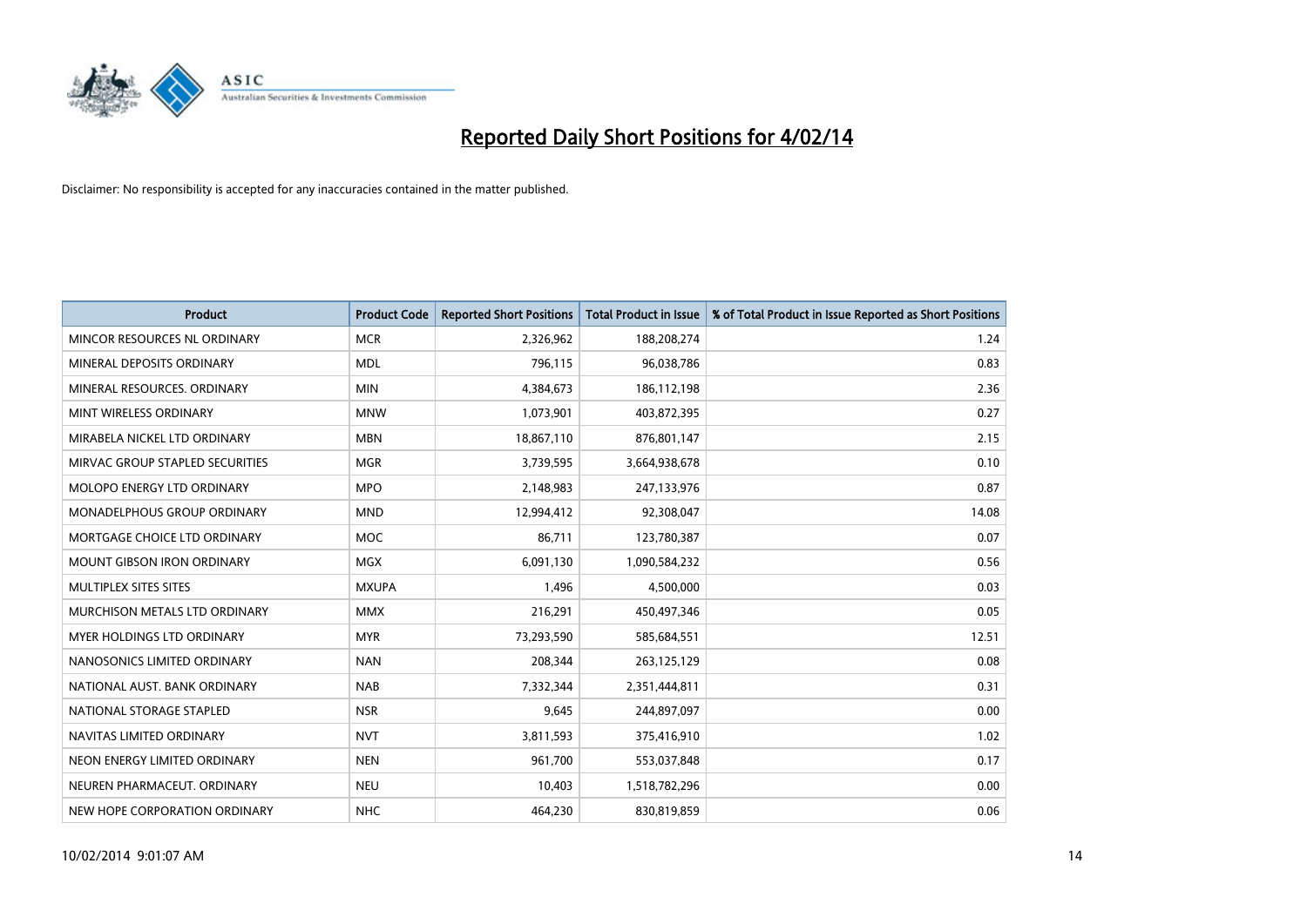

| <b>Product</b>                        | <b>Product Code</b> | <b>Reported Short Positions</b> | <b>Total Product in Issue</b> | % of Total Product in Issue Reported as Short Positions |
|---------------------------------------|---------------------|---------------------------------|-------------------------------|---------------------------------------------------------|
| NEWCREST MINING ORDINARY              | <b>NCM</b>          | 11,397,937                      | 766,510,971                   | 1.49                                                    |
| NEWS CORP A NON-VOTING CDI            | <b>NWSLV</b>        | 919,176                         | 3,363,293                     | 27.33                                                   |
| NEWS CORP B VOTING CDI                | <b>NWS</b>          | 3,206,212                       | 19,342,944                    | 16.58                                                   |
| NEWSAT LIMITED ORDINARY               | <b>NWT</b>          | 2,995,249                       | 591,460,931                   | 0.51                                                    |
| NEXTDC LIMITED ORDINARY               | <b>NXT</b>          | 9,038,231                       | 192,904,486                   | 4.69                                                    |
| NEXUS ENERGY LIMITED ORDINARY         | <b>NXS</b>          | 1,646,646                       | 1,330,219,459                 | 0.12                                                    |
| NIB HOLDINGS LIMITED ORDINARY         | <b>NHF</b>          | 3,798,775                       | 439,004,182                   | 0.87                                                    |
| NICK SCALI LIMITED ORDINARY           | <b>NCK</b>          | 1,949                           | 81,000,000                    | 0.00                                                    |
| NIDO PETROLEUM ORDINARY               | <b>NDO</b>          | 47,402                          | 2,048,317,635                 | 0.00                                                    |
| NINE ENTERTAINMENT ORDINARY           | <b>NEC</b>          | 7,862,788                       | 940,295,023                   | 0.84                                                    |
| NOBLE MINERAL RES ORDINARY            | <b>NMG</b>          | 2,365,726                       | 666,397,952                   | 0.36                                                    |
| NORTHERN IRON LTD ORDINARY            | <b>NFE</b>          | 113,495                         | 484,405,314                   | 0.02                                                    |
| NORTHERN STAR ORDINARY                | <b>NST</b>          | 1,293,946                       | 492,732,158                   | 0.26                                                    |
| NOVOGEN LIMITED ORDINARY              | <b>NRT</b>          | 134,125                         | 163,810,997                   | 0.08                                                    |
| NRW HOLDINGS LIMITED ORDINARY         | <b>NWH</b>          | 16,875,427                      | 278,888,011                   | 6.05                                                    |
| NUCOAL RESOURCES LTD ORDINARY         | <b>NCR</b>          |                                 | 768,612,354                   | 0.00                                                    |
| NUFARM LIMITED ORDINARY               | <b>NUF</b>          | 17,396,316                      | 263,725,895                   | 6.60                                                    |
| OAKTON LIMITED ORDINARY               | <b>OKN</b>          | 782,308                         | 89,968,985                    | 0.87                                                    |
| OCEANAGOLD CORP. CHESS DEPOSITARY INT | <b>OGC</b>          | 795,049                         | 300,350,129                   | 0.26                                                    |
| OIL SEARCH LTD ORDINARY               | OSH                 | 14,466,576                      | 1,343,361,150                 | 1.08                                                    |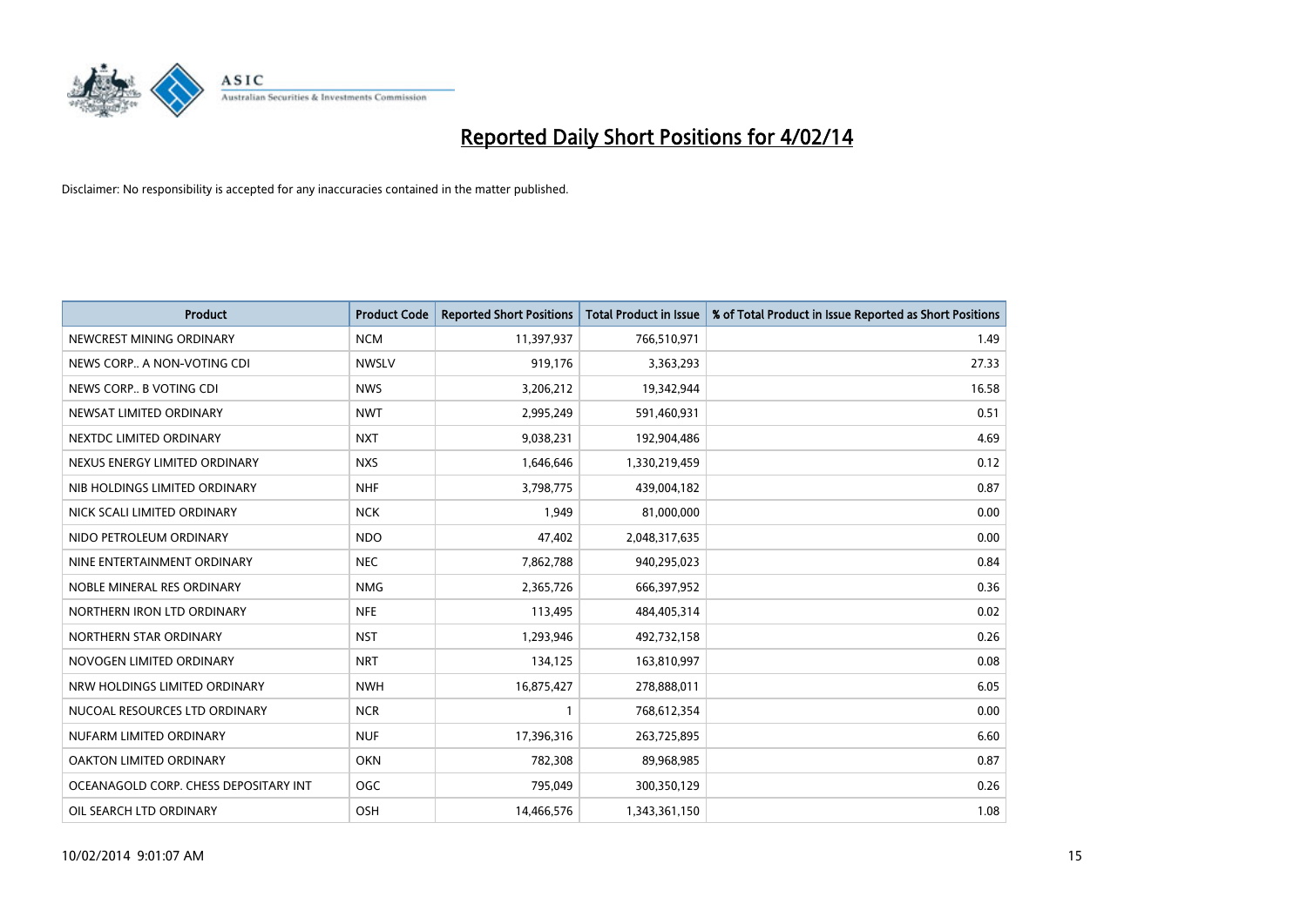

| <b>Product</b>                 | <b>Product Code</b> | <b>Reported Short Positions</b> | <b>Total Product in Issue</b> | % of Total Product in Issue Reported as Short Positions |
|--------------------------------|---------------------|---------------------------------|-------------------------------|---------------------------------------------------------|
| OM HOLDINGS LIMITED ORDINARY   | OMH                 | 2,302,491                       | 733,423,337                   | 0.31                                                    |
| ORICA LIMITED ORDINARY         | ORI                 | 9,432,310                       | 370,255,009                   | 2.55                                                    |
| ORIGIN ENERGY ORDINARY         | <b>ORG</b>          | 8,986,520                       | 1,101,228,973                 | 0.82                                                    |
| OROCOBRE LIMITED ORDINARY      | <b>ORE</b>          | 738,520                         | 132,041,911                   | 0.56                                                    |
| ORORA LIMITED ORDINARY         | <b>ORA</b>          | 224,490                         | 1,206,684,923                 | 0.02                                                    |
| OROTONGROUP LIMITED ORDINARY   | <b>ORL</b>          | 199,198                         | 40,880,902                    | 0.49                                                    |
| OZ MINERALS ORDINARY           | OZL                 | 13,748,567                      | 303,470,022                   | 4.53                                                    |
| OZFOREX GROUP LTD ORDINARY     | <b>OFX</b>          | 2,208,014                       | 240,000,000                   | 0.92                                                    |
| <b>PACIFIC BRANDS ORDINARY</b> | <b>PBG</b>          | 9,446,166                       | 912,915,695                   | 1.03                                                    |
| PACT GROUP HLDGS LTD ORDINARY  | <b>PGH</b>          | 1,820,328                       | 294,097,961                   | 0.62                                                    |
| PALADIN ENERGY LTD ORDINARY    | <b>PDN</b>          | 92,904,371                      | 964,241,634                   | 9.63                                                    |
| PANAUST LIMITED ORDINARY       | <b>PNA</b>          | 8,619,014                       | 620,724,651                   | 1.39                                                    |
| PANORAMIC RESOURCES ORDINARY   | PAN                 | 215,710                         | 322,275,824                   | 0.07                                                    |
| PANTERRA GOLD LTD ORDINARY     | PGI                 | $\mathbf{1}$                    | 772,781,012                   | 0.00                                                    |
| PAPERLINX LIMITED ORDINARY     | <b>PPX</b>          | 48,326                          | 609,280,761                   | 0.01                                                    |
| PAPILLON RES LTD ORDINARY      | PIR                 | 9,474,120                       | 339,444,210                   | 2.79                                                    |
| PATTIES FOODS LTD ORDINARY     | PFL                 | 26,737                          | 139,144,338                   | 0.02                                                    |
| PEET LIMITED ORDINARY          | <b>PPC</b>          | 441,659                         | 433,389,348                   | 0.10                                                    |
| PENINSULA ENERGY LTD ORDINARY  | <b>PEN</b>          | $\mathbf{1}$                    | 3,252,530,235                 | 0.00                                                    |
| PERPETUAL LIMITED ORDINARY     | <b>PPT</b>          | 2,283,264                       | 46,529,270                    | 4.91                                                    |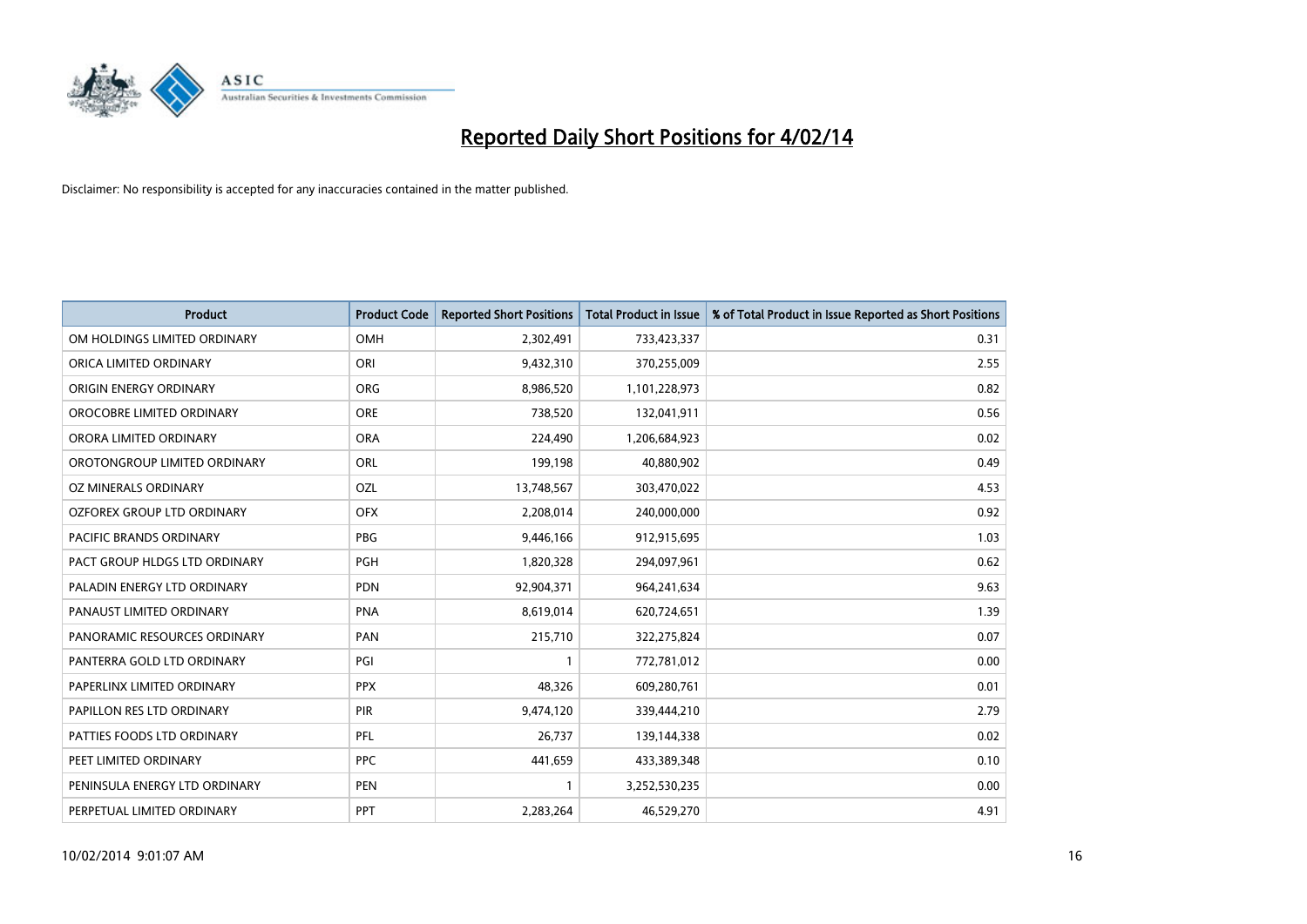

| <b>Product</b>                    | <b>Product Code</b> | <b>Reported Short Positions</b> | <b>Total Product in Issue</b> | % of Total Product in Issue Reported as Short Positions |
|-----------------------------------|---------------------|---------------------------------|-------------------------------|---------------------------------------------------------|
| PERSEUS MINING LTD ORDINARY       | PRU                 | 7,225,334                       | 457,962,088                   | 1.58                                                    |
| PHARMAXIS LTD ORDINARY            | <b>PXS</b>          | 874,245                         | 309,046,349                   | 0.28                                                    |
| PHOSPHAGENICS LTD. ORDINARY       | <b>POH</b>          | 50,000                          | 1,020,465,957                 | 0.00                                                    |
| PLATINUM ASSET ORDINARY           | <b>PTM</b>          | 245,613                         | 578,685,695                   | 0.04                                                    |
| PLATINUM AUSTRALIA ORDINARY       | <b>PLA</b>          | 836,127                         | 504,968,043                   | 0.17                                                    |
| PMI GOLD CORP CDI 1:1             | <b>PVM</b>          | 232,274                         | 162,796,704                   | 0.14                                                    |
| PMP LIMITED ORDINARY              | <b>PMP</b>          | 1,586,132                       | 323,781,124                   | 0.49                                                    |
| PRANA BIOTECHNOLOGY ORDINARY      | <b>PBT</b>          | 1,044,158                       | 418,681,096                   | 0.25                                                    |
| PREMIER INVESTMENTS ORDINARY      | <b>PMV</b>          | 337,571                         | 155,314,874                   | 0.22                                                    |
| PRIMA BIOMED LTD ORDINARY         | <b>PRR</b>          | 1,167,229                       | 1,228,709,341                 | 0.09                                                    |
| PRIMARY HEALTH CARE ORDINARY      | <b>PRY</b>          | 16,747,710                      | 504,956,647                   | 3.32                                                    |
| PRIME MEDIA GRP LTD ORDINARY      | <b>PRT</b>          | 1,442,694                       | 366,330,303                   | 0.39                                                    |
| PROGRAMMED ORDINARY               | <b>PRG</b>          | 76,545                          | 118,229,190                   | 0.06                                                    |
| <b>QANTAS AIRWAYS ORDINARY</b>    | QAN                 | 89,373,810                      | 2,196,330,250                 | 4.07                                                    |
| OBE INSURANCE GROUP ORDINARY      | <b>OBE</b>          | 18,789,395                      | 1,248,704,599                 | 1.50                                                    |
| QRXPHARMA LTD ORDINARY            | <b>QRX</b>          | 66,492                          | 164,115,969                   | 0.04                                                    |
| <b>QUBE HOLDINGS LTD ORDINARY</b> | <b>QUB</b>          | 13,001,919                      | 931,433,499                   | 1.40                                                    |
| RAMELIUS RESOURCES ORDINARY       | <b>RMS</b>          | 169,047                         | 365,380,380                   | 0.05                                                    |
| RAMSAY HEALTH CARE ORDINARY       | <b>RHC</b>          | 2,559,969                       | 202,081,252                   | 1.27                                                    |
| RCG CORPORATION LTD ORDINARY      | <b>RCG</b>          | 7,072                           | 262,308,625                   | 0.00                                                    |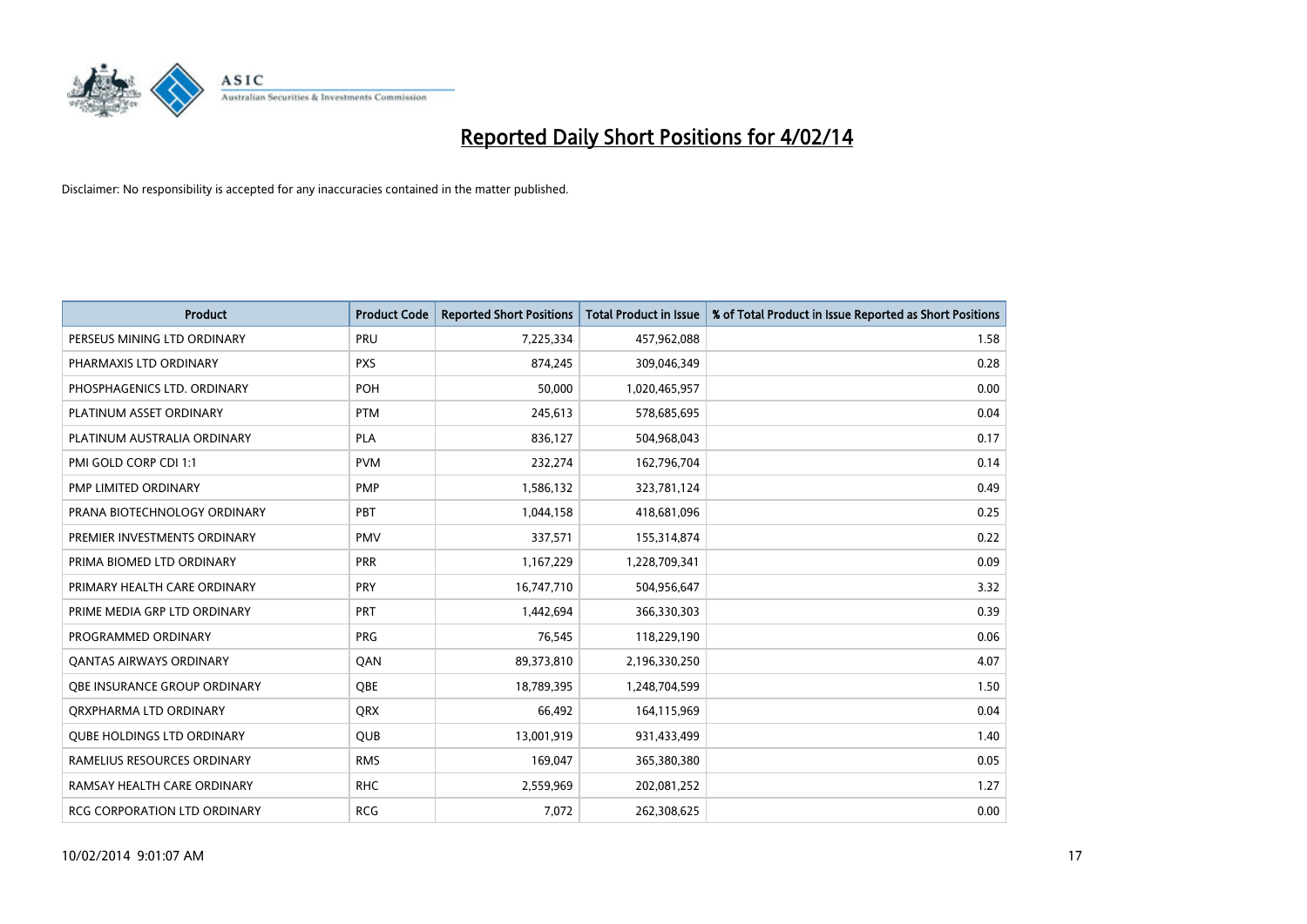

| <b>Product</b>                      | <b>Product Code</b> | <b>Reported Short Positions</b> | <b>Total Product in Issue</b> | % of Total Product in Issue Reported as Short Positions |
|-------------------------------------|---------------------|---------------------------------|-------------------------------|---------------------------------------------------------|
| <b>RCR TOMLINSON ORDINARY</b>       | <b>RCR</b>          | 217,015                         | 136,696,590                   | 0.16                                                    |
| <b>REA GROUP ORDINARY</b>           | <b>REA</b>          | 925,380                         | 131,714,699                   | 0.70                                                    |
| RECALL HOLDINGS LTD ORDINARY        | <b>REC</b>          | 795,262                         | 312,311,413                   | 0.25                                                    |
| RECKON LIMITED ORDINARY             | <b>RKN</b>          | 94,991                          | 126,913,066                   | 0.07                                                    |
| <b>RED 5 LIMITED ORDINARY</b>       | <b>RED</b>          | 162,100                         | 759,451,008                   | 0.02                                                    |
| <b>RED FORK ENERGY ORDINARY</b>     | <b>RFE</b>          | 4,039,646                       | 501,051,719                   | 0.81                                                    |
| REDBANK ENERGY LTD ORDINARY         | AEJ                 | 13                              | 786,287                       | 0.00                                                    |
| REECE AUSTRALIA LTD. ORDINARY       | <b>REH</b>          | 438                             | 99,600,000                    | 0.00                                                    |
| <b>REED RESOURCES LTD ORDINARY</b>  | <b>RDR</b>          | 250,000                         | 523,453,895                   | 0.05                                                    |
| <b>REGIS RESOURCES ORDINARY</b>     | <b>RRL</b>          | 13,030,034                      | 498,016,225                   | 2.62                                                    |
| RESMED INC CDI 10:1                 | <b>RMD</b>          | 28,323,488                      | 1,415,926,590                 | 2.00                                                    |
| <b>RESOLUTE MINING ORDINARY</b>     | <b>RSG</b>          | 8,275,420                       | 641,189,223                   | 1.29                                                    |
| RESONANCE HEALTH ORDINARY           | <b>RHT</b>          | 250                             | 360,991,365                   | 0.00                                                    |
| RESOURCE EQUIP LTD ORDINARY         | <b>RQL</b>          | 50,000                          | 251,131,629                   | 0.02                                                    |
| <b>RESOURCE GENERATION ORDINARY</b> | <b>RES</b>          | 224,300                         | 581,380,338                   | 0.04                                                    |
| RETAIL FOOD GROUP ORDINARY          | <b>RFG</b>          | 3,265,828                       | 144,049,390                   | 2.27                                                    |
| REX MINERALS LIMITED ORDINARY       | <b>RXM</b>          | 1,680,673                       | 188,907,284                   | 0.89                                                    |
| RIDLEY CORPORATION ORDINARY         | <b>RIC</b>          | 114,051                         | 307,817,071                   | 0.04                                                    |
| RIO TINTO LIMITED ORDINARY          | <b>RIO</b>          | 4,567,860                       | 435,758,720                   | 1.05                                                    |
| ROBUST RESOURCES ORDINARY           | <b>ROL</b>          | 4,000                           | 102,830,646                   | 0.00                                                    |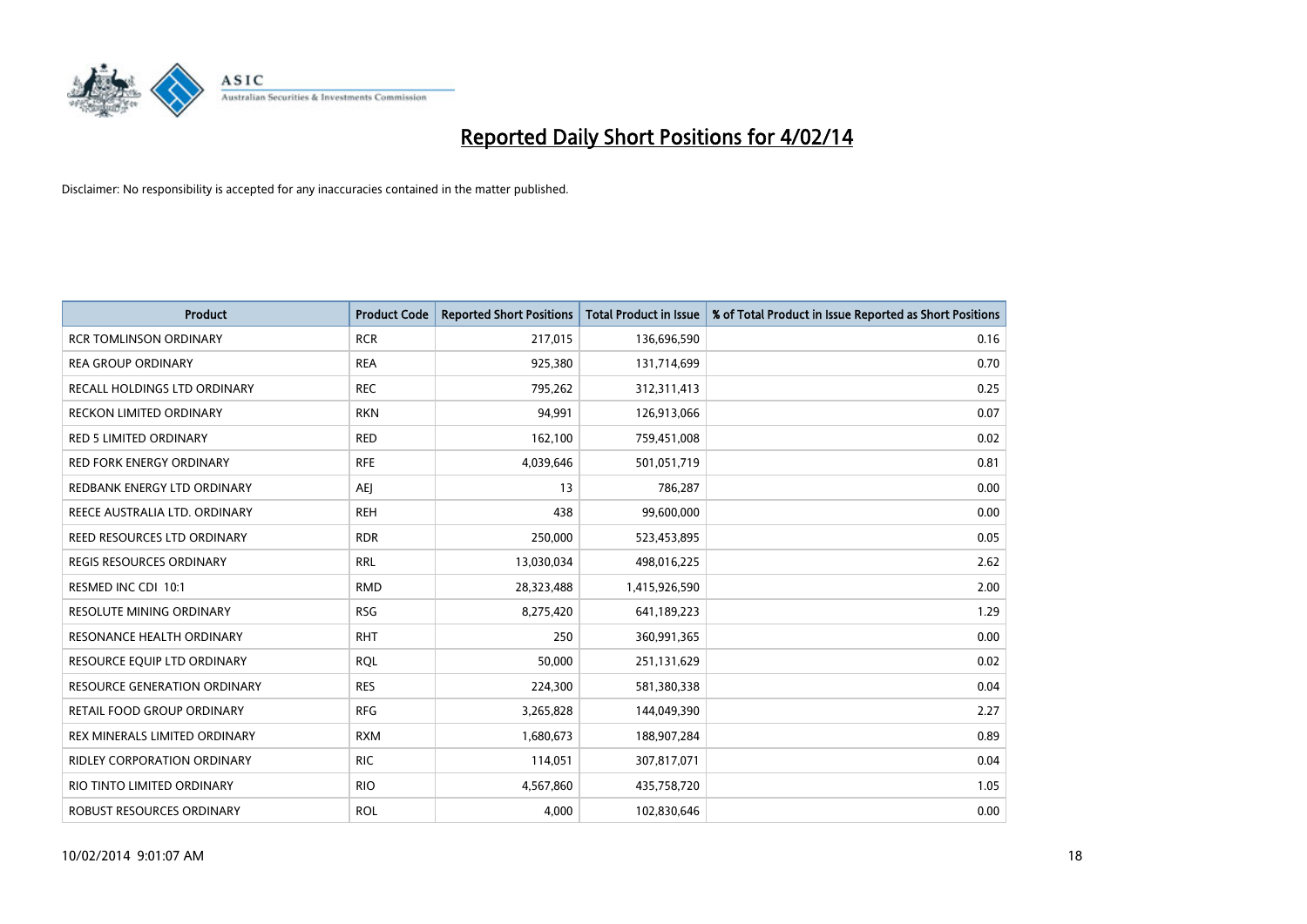

| <b>Product</b>                        | <b>Product Code</b> | <b>Reported Short Positions</b> | <b>Total Product in Issue</b> | % of Total Product in Issue Reported as Short Positions |
|---------------------------------------|---------------------|---------------------------------|-------------------------------|---------------------------------------------------------|
| ROC OIL COMPANY ORDINARY              | <b>ROC</b>          | 855,620                         | 686,461,740                   | 0.12                                                    |
| <b>RURALCO HOLDINGS ORDINARY</b>      | RHL                 | 1,350                           | 62,711,592                    | 0.00                                                    |
| SAI GLOBAL LIMITED ORDINARY           | SAI                 | 7,735,883                       | 210,751,657                   | 3.67                                                    |
| SALMAT LIMITED ORDINARY               | <b>SLM</b>          | 998                             | 159,812,799                   | 0.00                                                    |
| SAMSON OIL & GAS LTD ORDINARY         | SSN                 | 7,044,000                       | 2,547,627,193                 | 0.28                                                    |
| SANDFIRE RESOURCES ORDINARY           | <b>SFR</b>          | 1,584,099                       | 155,640,968                   | 1.02                                                    |
| SANTOS LTD ORDINARY                   | <b>STO</b>          | 4,152,039                       | 970,264,978                   | 0.43                                                    |
| SARACEN MINERAL ORDINARY              | SAR                 | 1,635,246                       | 595,263,186                   | 0.27                                                    |
| SCA PROPERTY GROUP STAPLED SECURITIES | <b>SCP</b>          | 39,545,923                      | 648,628,320                   | 6.10                                                    |
| SEDGMAN LIMITED ORDINARY              | <b>SDM</b>          | 99,420                          | 223,224,636                   | 0.04                                                    |
| SEEK LIMITED ORDINARY                 | <b>SEK</b>          | 10,444,085                      | 339,167,526                   | 3.08                                                    |
| SELECT HARVESTS ORDINARY              | <b>SHV</b>          | 42,559                          | 57,815,720                    | 0.07                                                    |
| SENEX ENERGY LIMITED ORDINARY         | <b>SXY</b>          | 9,026,095                       | 1,145,008,917                 | 0.79                                                    |
| SERVCORP LIMITED ORDINARY             | SRV                 | 16,711                          | 98,432,275                    | 0.02                                                    |
| SERVICE STREAM ORDINARY               | <b>SSM</b>          | 100                             | 284,443,570                   | 0.00                                                    |
| SEVEN GROUP HOLDINGS ORDINARY         | <b>SVW</b>          | 3,662,302                       | 308,160,281                   | 1.19                                                    |
| SEVEN WEST MEDIA LTD ORDINARY         | SWM                 | 7,000,829                       | 999,160,872                   | 0.70                                                    |
| SIGMA PHARMACEUTICAL ORDINARY         | <b>SIP</b>          | 7,953,265                       | 1,125,275,419                 | 0.71                                                    |
| SILEX SYSTEMS ORDINARY                | <b>SLX</b>          | 2,876,834                       | 170,367,734                   | 1.69                                                    |
| SILVER CHEF LIMITED ORDINARY          | SIV                 | 63,300                          | 29,333,629                    | 0.22                                                    |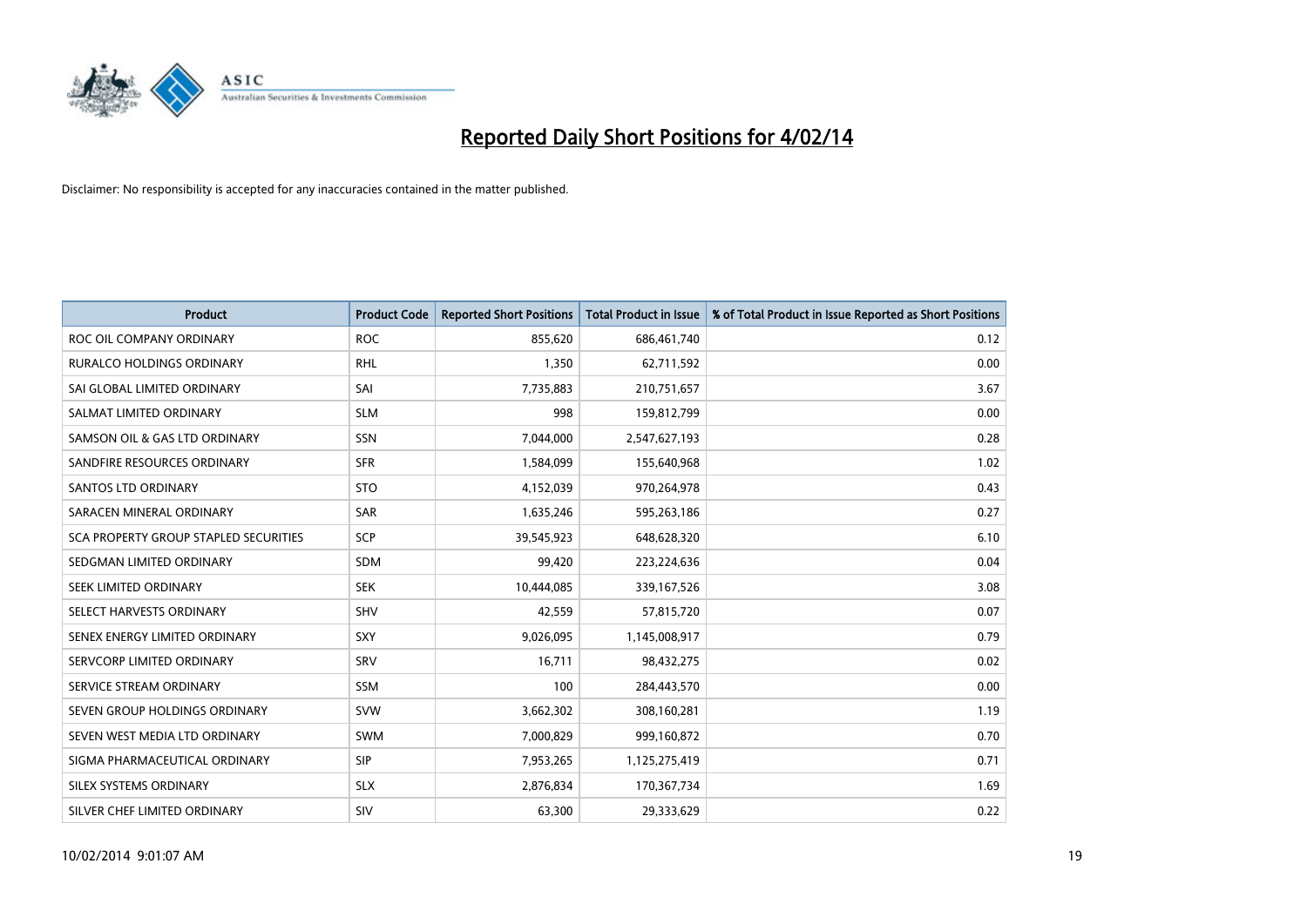

| <b>Product</b>                           | <b>Product Code</b> | <b>Reported Short Positions</b> | <b>Total Product in Issue</b> | % of Total Product in Issue Reported as Short Positions |
|------------------------------------------|---------------------|---------------------------------|-------------------------------|---------------------------------------------------------|
| SILVER LAKE RESOURCE ORDINARY            | <b>SLR</b>          | 24,353,894                      | 437,594,758                   | 5.57                                                    |
| SIMS METAL MGMT LTD ORDINARY             | SGM                 | 12,248,519                      | 204,439,083                   | 5.99                                                    |
| SINGAPORE TELECOMM. CHESS DEPOSITARY INT | <b>SGT</b>          | 6,730,975                       | 148,226,740                   | 4.54                                                    |
| SIRIUS RESOURCES NL ORDINARY             | <b>SIR</b>          | 10,109,400                      | 261,930,167                   | 3.86                                                    |
| SIRTEX MEDICAL ORDINARY                  | <b>SRX</b>          | 117,004                         | 56,108,439                    | 0.21                                                    |
| SKILLED GROUP LTD ORDINARY               | <b>SKE</b>          | 1,978,163                       | 233,871,364                   | 0.85                                                    |
| <b>SKY NETWORK ORDINARY</b>              | <b>SKT</b>          | 172,988                         | 389,139,785                   | 0.04                                                    |
| SKYCITY ENT GRP LTD ORDINARY             | <b>SKC</b>          | 733,766                         | 580,016,676                   | 0.13                                                    |
| <b>SLATER &amp; GORDON ORDINARY</b>      | SGH                 | 709,614                         | 202,481,656                   | 0.35                                                    |
| SMS MANAGEMENT, ORDINARY                 | <b>SMX</b>          | 3,042,587                       | 70,099,763                    | 4.34                                                    |
| SONIC HEALTHCARE ORDINARY                | <b>SHL</b>          | 4,305,339                       | 400,746,556                   | 1.07                                                    |
| SOUL PATTINSON (W.H) ORDINARY            | SOL                 | 71,359                          | 239,395,320                   | 0.03                                                    |
| SOUTH BOULDER MINES ORDINARY             | <b>STB</b>          | 1                               | 128,327,826                   | 0.00                                                    |
| SP AUSNET STAPLED SECURITIES             | SPN                 | 73,193,961                      | 3,386,607,080                 | 2.16                                                    |
| SPARK INFRASTRUCTURE STAPLED NOTE & UNIT | SKI                 | 56,913,766                      | 1,326,734,264                 | 4.29                                                    |
| SPDR 200 FUND ETF UNITS                  | <b>STW</b>          | 91,153                          | 45,626,368                    | 0.20                                                    |
| SPDR 200 RESOURCES ETF UNITS             | <b>OZR</b>          | 65,000                          | 1,601,132                     | 4.06                                                    |
| SPDR SMALL ORDS ETF UNITS                | SSO                 | 178,018                         | 800,855                       | 22.23                                                   |
| SPECIALTY FASHION ORDINARY               | <b>SFH</b>          | 152,968                         | 192,236,121                   | 0.08                                                    |
| ST BARBARA LIMITED ORDINARY              | <b>SBM</b>          | 16,746,415                      | 488.074.077                   | 3.43                                                    |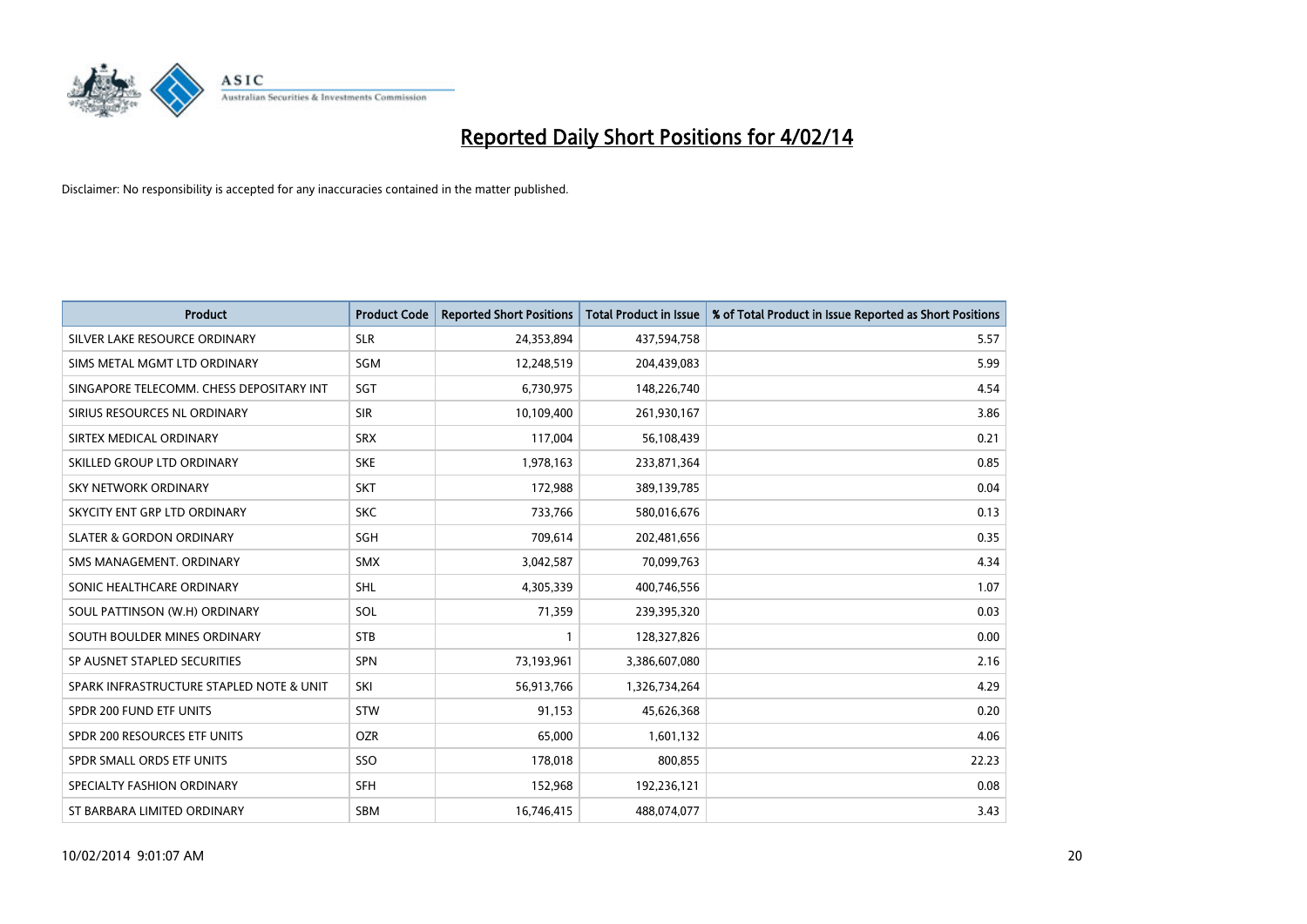

| <b>Product</b>                   | <b>Product Code</b> | <b>Reported Short Positions</b> | <b>Total Product in Issue</b> | % of Total Product in Issue Reported as Short Positions |
|----------------------------------|---------------------|---------------------------------|-------------------------------|---------------------------------------------------------|
| STARPHARMA HOLDINGS ORDINARY     | <b>SPL</b>          | 14,406,981                      | 284,654,680                   | 5.06                                                    |
| STEADFAST GROUP LTD ORDINARY     | <b>SDF</b>          | 1,833,922                       | 500,971,408                   | 0.37                                                    |
| STHN CROSS MEDIA ORDINARY        | <b>SXL</b>          | 1,955,187                       | 705,099,800                   | 0.28                                                    |
| STOCKLAND UNITS/ORD STAPLED      | SGP                 | 12,488,572                      | 2,305,750,747                 | 0.54                                                    |
| STRAITS RES LTD. ORDINARY        | SRO                 | 56,522                          | 1,217,730,293                 | 0.00                                                    |
| STRIKE ENERGY LTD ORDINARY       | <b>STX</b>          | 5,000                           | 706,519,664                   | 0.00                                                    |
| STW COMMUNICATIONS ORDINARY      | <b>SGN</b>          | 720,664                         | 403,828,512                   | 0.18                                                    |
| SUNCORP GROUP LTD ORDINARY       | <b>SUN</b>          | 3,337,690                       | 1,286,600,980                 | 0.26                                                    |
| SUNDANCE ENERGY ORDINARY         | <b>SEA</b>          | 441,562                         | 463,173,668                   | 0.10                                                    |
| SUNDANCE RESOURCES ORDINARY      | <b>SDL</b>          | 47,898,003                      | 3,079,369,367                 | 1.56                                                    |
| SUNLAND GROUP LTD ORDINARY       | <b>SDG</b>          | 18,391                          | 181,710,087                   | 0.01                                                    |
| SUPER RET REP LTD ORDINARY       | <b>SUL</b>          | 3,817,140                       | 196,731,620                   | 1.94                                                    |
| SYD AIRPORT STAPLED US PROHIBIT. | <b>SYD</b>          | 29,107,890                      | 2,194,322,759                 | 1.33                                                    |
| SYRAH RESOURCES ORDINARY         | <b>SYR</b>          | 3,542,091                       | 162,385,614                   | 2.18                                                    |
| TABCORP HOLDINGS LTD ORDINARY    | <b>TAH</b>          | 21,135,915                      | 754,274,706                   | 2.80                                                    |
| TANAMI GOLD NL ORDINARY          | <b>TAM</b>          | 100,000                         | 1,175,097,046                 | 0.01                                                    |
| TAP OIL LIMITED ORDINARY         | <b>TAP</b>          | 147,100                         | 242,237,221                   | 0.06                                                    |
| TASSAL GROUP LIMITED ORDINARY    | <b>TGR</b>          | 40,773                          | 146,507,029                   | 0.03                                                    |
| <b>TATTS GROUP LTD ORDINARY</b>  | <b>TTS</b>          | 7,921,260                       | 1,417,117,821                 | 0.56                                                    |
| TECHNOLOGY ONE ORDINARY          | <b>TNE</b>          | 5,055                           | 307,751,455                   | 0.00                                                    |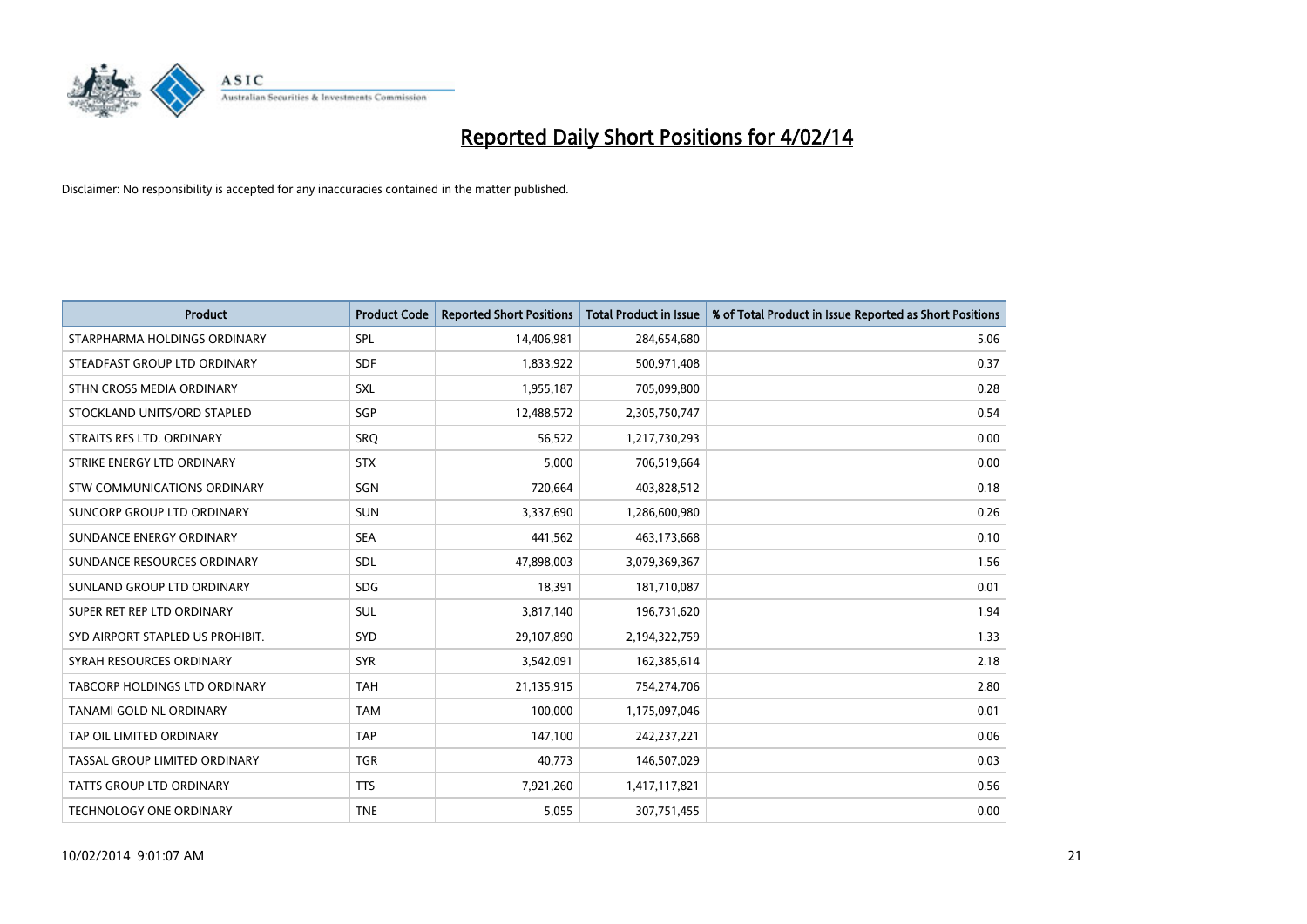

| <b>Product</b>                        | <b>Product Code</b> | <b>Reported Short Positions</b> | <b>Total Product in Issue</b> | % of Total Product in Issue Reported as Short Positions |
|---------------------------------------|---------------------|---------------------------------|-------------------------------|---------------------------------------------------------|
| <b>TELECOM CORPORATION ORDINARY</b>   | <b>TEL</b>          | 11,043,034                      | 1,824,150,788                 | 0.61                                                    |
| TELSTRA CORPORATION. ORDINARY         | <b>TLS</b>          | 41,074,571                      | 12,443,074,357                | 0.33                                                    |
| TEN NETWORK HOLDINGS ORDINARY         | <b>TEN</b>          | 158,924,176                     | 2,586,970,845                 | 6.14                                                    |
| TERANGA GOLD CORP CDI 1:1             | <b>TGZ</b>          | 72,391                          | 114,338,103                   | 0.06                                                    |
| TFS CORPORATION LTD ORDINARY          | <b>TFC</b>          | 99,079                          | 282,157,408                   | 0.04                                                    |
| THE REJECT SHOP ORDINARY              | <b>TRS</b>          | 1,768,603                       | 28,826,248                    | 6.14                                                    |
| THORN GROUP LIMITED ORDINARY          | <b>TGA</b>          | 297,100                         | 149,494,813                   | 0.20                                                    |
| TIGER RESOURCES ORDINARY              | <b>TGS</b>          | 398,986                         | 802,710,269                   | 0.05                                                    |
| TITAN ENERGY SERVICE ORDINARY         | <b>TTN</b>          | 73,669                          | 48,866,894                    | 0.15                                                    |
| TOLL HOLDINGS LTD ORDINARY            | <b>TOL</b>          | 31,534,224                      | 717,133,875                   | 4.40                                                    |
| TOX FREE SOLUTIONS ORDINARY           | <b>TOX</b>          | 1,971,584                       | 133,242,359                   | 1.48                                                    |
| TPG TELECOM LIMITED ORDINARY          | <b>TPM</b>          | 1,634,625                       | 793,808,141                   | 0.21                                                    |
| <b>TRADE ME GROUP ORDINARY</b>        | <b>TME</b>          | 633,410                         | 396,548,005                   | 0.16                                                    |
| <b>TRANSFIELD SERVICES ORDINARY</b>   | <b>TSE</b>          | 30,403,564                      | 512,457,716                   | 5.93                                                    |
| TRANSPACIFIC INDUST, ORDINARY         | <b>TPI</b>          | 21,443,605                      | 1,578,563,490                 | 1.36                                                    |
| TRANSURBAN GROUP TRIPLE STAPLED SEC.  | <b>TCL</b>          | 3,705,516                       | 1,486,013,648                 | 0.25                                                    |
| <b>TREASURY GROUP ORDINARY</b>        | <b>TRG</b>          | 18,083                          | 23,070,755                    | 0.08                                                    |
| TREASURY WINE ESTATE ORDINARY         | <b>TWE</b>          | 29,697,479                      | 647,227,144                   | 4.59                                                    |
| TROY RESOURCES LTD ORDINARY           | <b>TRY</b>          | 736,757                         | 168,486,562                   | 0.44                                                    |
| TWENTY-FIRST FOX INC A NON-VOTING CDI | <b>FOXLV</b>        | 327,939                         | 18,880,051                    | 1.74                                                    |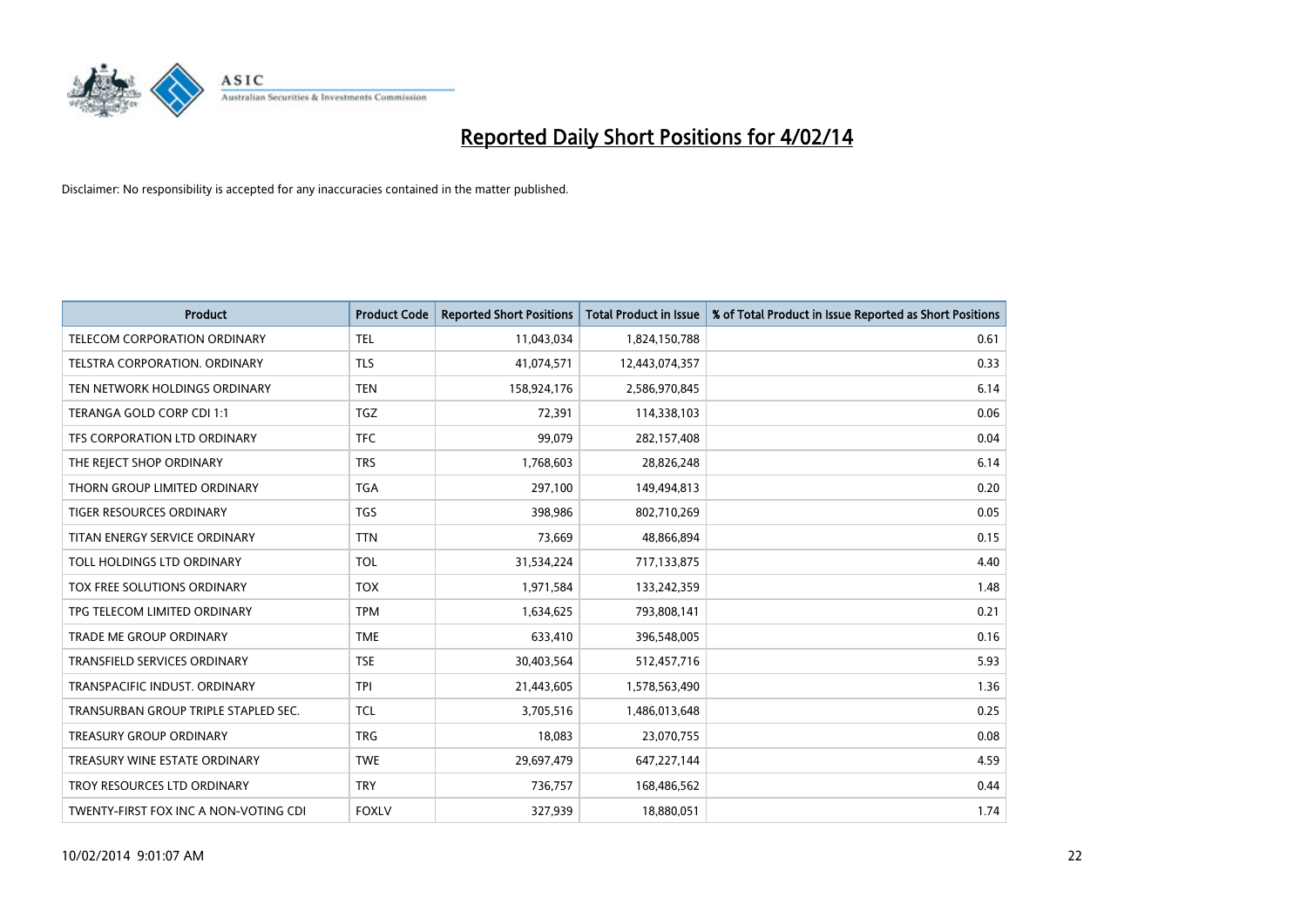

| <b>Product</b>                       | <b>Product Code</b> | <b>Reported Short Positions</b> | <b>Total Product in Issue</b> | % of Total Product in Issue Reported as Short Positions |
|--------------------------------------|---------------------|---------------------------------|-------------------------------|---------------------------------------------------------|
| TWENTY-FIRST FOX INC B VOTING CDI    | <b>FOX</b>          | 1,314,002                       | 207,133,020                   | 0.63                                                    |
| UGL LIMITED ORDINARY                 | UGL                 | 23,003,464                      | 166,511,240                   | 13.81                                                   |
| <b>UNILIFE CORPORATION CDI 6:1</b>   | <b>UNS</b>          | 32,009                          | 266,388,654                   | 0.01                                                    |
| UXC LIMITED ORDINARY                 | <b>UXC</b>          | 1,102,226                       | 320,551,687                   | 0.34                                                    |
| <b>VEDA GROUP LTD ORDINARY</b>       | <b>VED</b>          | 2,621,400                       | 842,055,406                   | 0.31                                                    |
| <b>VILLAGE ROADSHOW LTD ORDINARY</b> | <b>VRL</b>          | 553,892                         | 159,493,510                   | 0.35                                                    |
| VIRGIN AUS HLDG LTD ORDINARY         | <b>VAH</b>          | 114,790,550                     | 3,514,807,839                 | 3.27                                                    |
| <b>VIRTUS HEALTH LTD ORDINARY</b>    | <b>VRT</b>          | 1,661,834                       | 79,536,601                    | 2.09                                                    |
| VISION EYE INSTITUTE ORDINARY        | <b>VEI</b>          | 1,864,005                       | 160,759,740                   | 1.16                                                    |
| <b>VOCATION LTD ORDINARY</b>         | <b>VET</b>          | 9,113,549                       | 200,000,000                   | 4.56                                                    |
| <b>WATPAC LIMITED ORDINARY</b>       | <b>WTP</b>          | 2,843                           | 184,332,526                   | 0.00                                                    |
| WEBJET LIMITED ORDINARY              | <b>WEB</b>          | 2,960,350                       | 79,397,959                    | 3.73                                                    |
| <b>WELLCOM GROUP LTD ORDINARY</b>    | <b>WLL</b>          | 74                              | 39,052,001                    | 0.00                                                    |
| <b>WESFARMERS LIMITED ORDINARY</b>   | <b>WES</b>          | 5,144,012                       | 1,143,274,951                 | 0.45                                                    |
| WESTERN AREAS LTD ORDINARY           | <b>WSA</b>          | 25,767,490                      | 196,862,806                   | 13.09                                                   |
| WESTERN DESERT RES. ORDINARY         | <b>WDR</b>          | 3,483,264                       | 500,040,257                   | 0.70                                                    |
| WESTFIELD GROUP ORD/UNIT STAPLED SEC | <b>WDC</b>          | 6,085,600                       | 2,113,501,814                 | 0.29                                                    |
| WESTFIELD RETAIL TST UNIT STAPLED    | <b>WRT</b>          | 18,516,458                      | 2,979,214,029                 | 0.62                                                    |
| <b>WESTPAC BANKING CORP ORDINARY</b> | <b>WBC</b>          | 20,202,109                      | 3,109,048,309                 | 0.65                                                    |
| WHITE ENERGY COMPANY ORDINARY        | <b>WEC</b>          | 1,659,812                       | 322,974,494                   | 0.51                                                    |